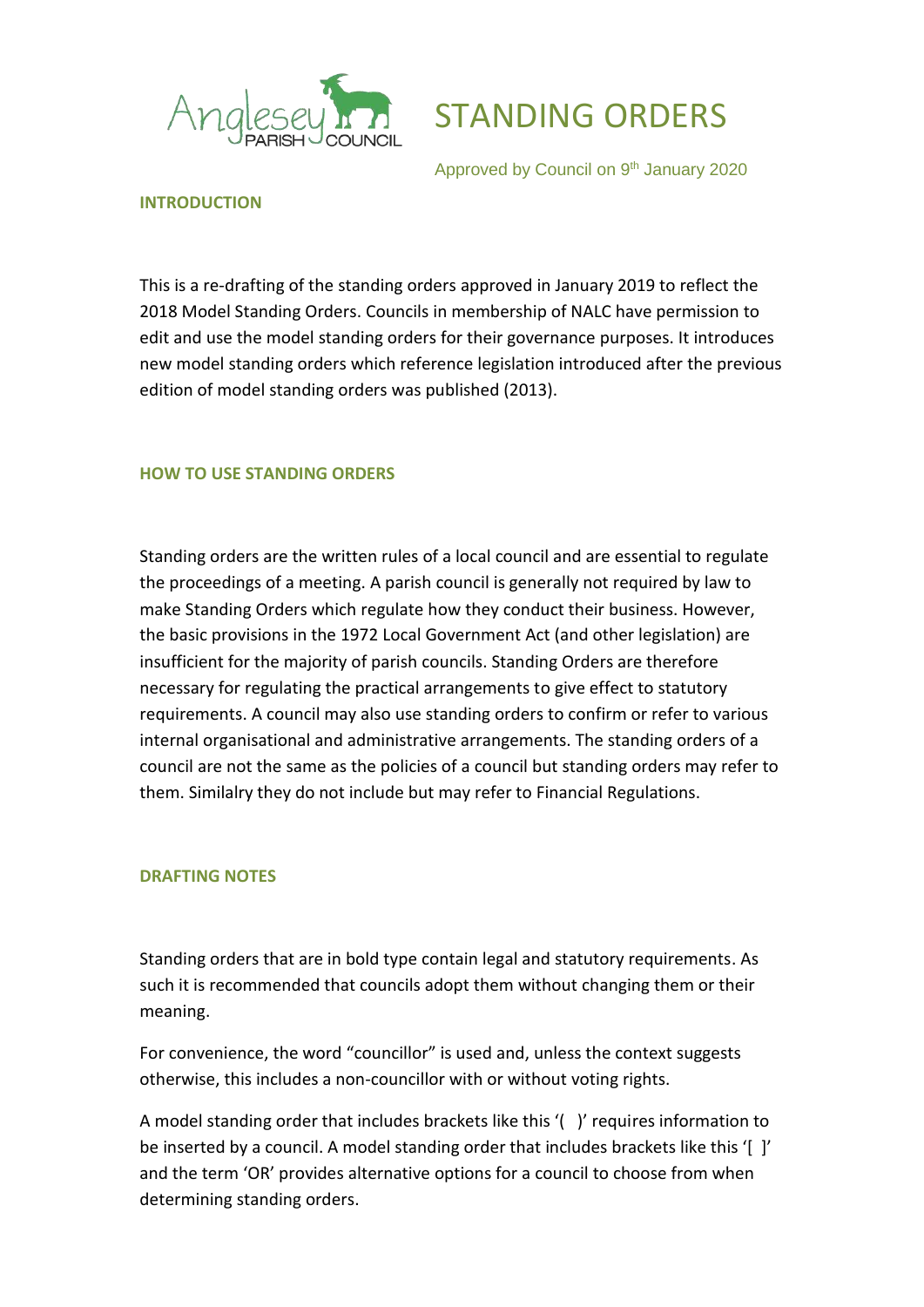### **RULES OF DEBATE AT MEETINGS**

- a Motions on the agenda shall be considered in the order that they appear unless the order is changed at the discretion of the chairman of the meeting.
- b A motion (including an amendment) shall not be progressed unless it has been moved and seconded.
- c A motion on the agenda that is not moved by its proposer may be treated by the chairman of the meeting as withdrawn.
- d If a motion (including an amendment) has been seconded, it may be withdrawn by the proposer only with the consent of the seconder and the meeting.
- e An amendment is a proposal to remove or add words to a motion. It shall not negate the motion.
- f If an amendment to the original motion is carried, the original motion (as amended) becomes the substantive motion upon which further amendment(s) may be moved.
- g An amendment shall not be considered unless early verbal notice of it is given at the meeting and, if requested by the chairman of the meeting, is expressed in writing to the chairman.
- h A councillor may move an amendment to his own motion if agreed by the meeting. If a motion has already been seconded, the amendment shall be with the consent of the seconder and the meeting.
- i If there is more than one amendment to an original or substantive motion, the amendments shall be moved in the order directed by the chairman of the meeting.
- j Subject to standing order 1(k), only one amendment shall be moved and debated at a time, the order of which shall be directed by the chairman of the meeting.
- k One or more amendments may be discussed together if the chairman of the meeting considers this expedient but each amendment shall be voted upon separately.
- l A councillor may not move more than one amendment to an original or substantive motion.
- m The mover of an amendment has no right of reply at the end of debate on it.
- n Where a series of amendments to an original motion are carried, the mover of the original motion shall have a right of reply either at the end of debate on the first amendment or at the very end of debate on the final substantive motion immediately before it is put to the vote.
- o Unless permitted by the chairman of the meeting, a councillor may speak once in the debate on a motion except: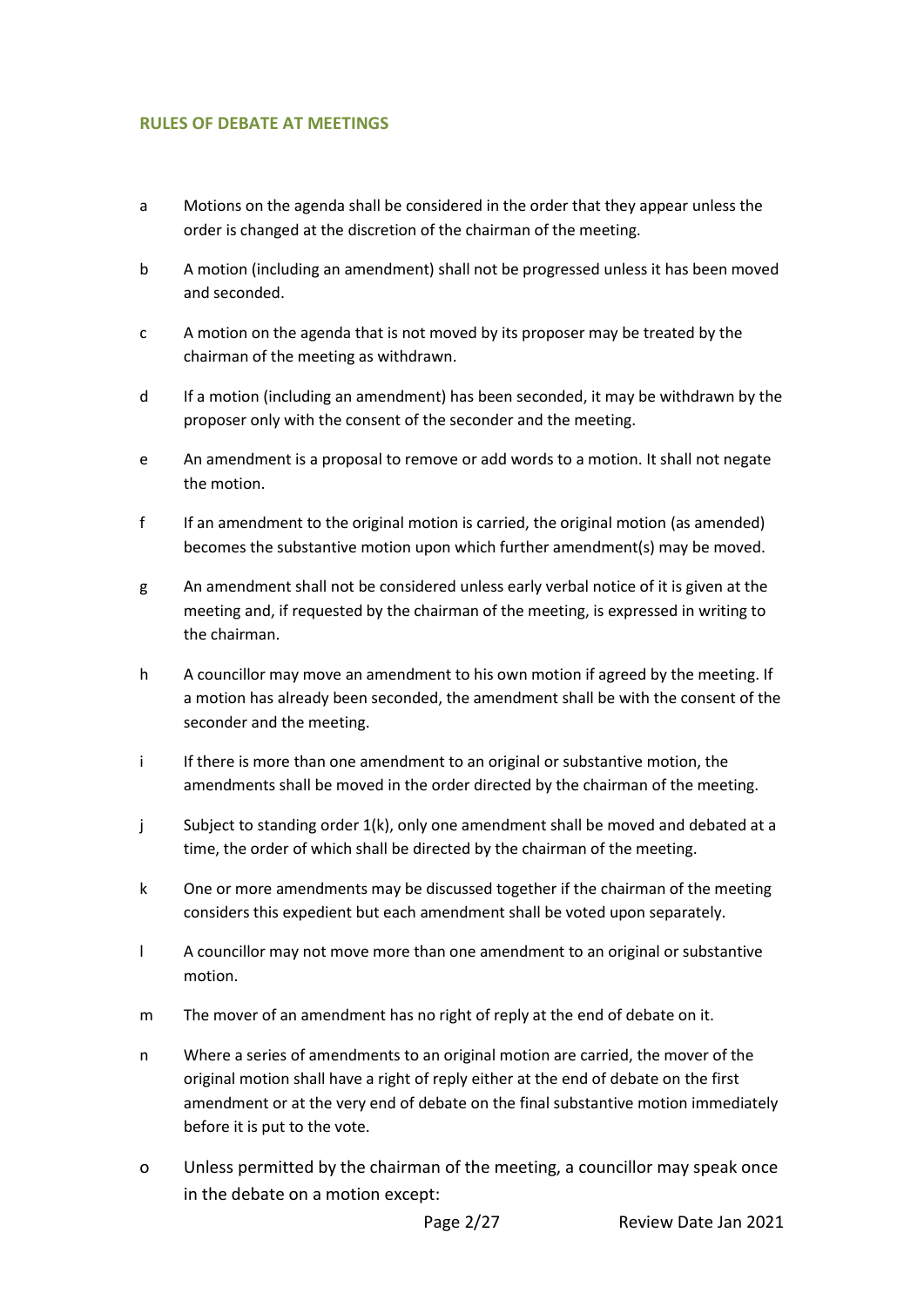- i. to speak on an amendment moved by another councillor;
- ii. to move or speak on another amendment if the motion has been amended since he last spoke;
- iii. to make a point of order;
- iv. to give a personal explanation; or
- v. to exercise a right of reply.
- p During the debate on a motion, a councillor may interrupt only on a point of order or a personal explanation and the councillor who was interrupted shall stop speaking. A councillor raising a point of order shall identify the standing order which he considers has been breached or specify the other irregularity in the proceedings of the meeting he is concerned by.
- q A point of order shall be decided by the chairman of the meeting and his decision shall be final.
- r When a motion is under debate, no other motion shall be moved except:
	- i. to amend the motion;
	- ii. to proceed to the next business;
	- iii. to adjourn the debate;
	- iv. to put the motion to a vote;
	- v. to ask a person to be no longer heard or to leave the meeting;
	- vi. to refer a motion to a committee or sub-committee for consideration;
	- vii. to exclude the public and press;
	- viii. to adjourn the meeting; or
	- ix. to suspend particular standing order(s) excepting those which reflect mandatory statutory or legal requirements.
- s Before an original or substantive motion is put to the vote, the chairman of the meeting shall be satisfied that the motion has been sufficiently debated and that the mover of the motion under debate has exercised or waived his right of reply.
- t Excluding motions moved under standing order 1(r), the contributions or speeches by a councillor shall relate only to the motion under discussion and shall not exceed three (3) minutes without the consent of the chairman of the meeting.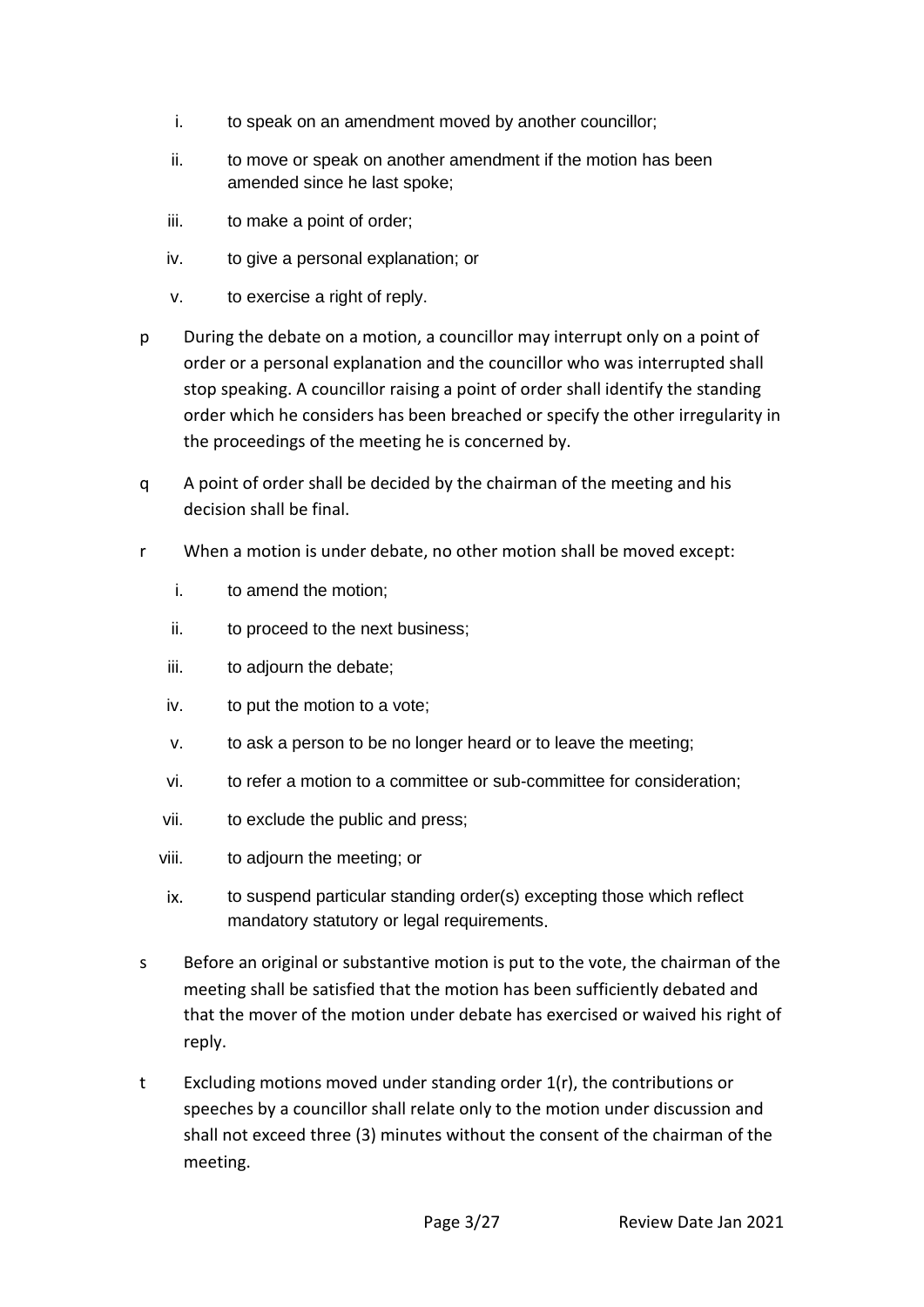### **DISORDERLY CONDUCT AT MEETINGS**

- **a No person shall obstruct the transaction of business at a meeting or behave offensively or improperly. If this standing order is ignored, the chairman of the meeting shall request such person(s) to moderate or improve their conduct.**
- **b If person(s) disregard the request of the chairman of the meeting to moderate or improve their conduct, any councillor or the chairman of the meeting may move that the person be no longer heard or be excluded from the meeting. The motion, if seconded, shall be put to the vote without discussion.**
- **c If a resolution made under standing order 2(b) is ignored, the chairman of the meeting may take further reasonable steps to restore order or to progress the meeting. This may include temporarily suspending or closing the meeting.**

### **MEETINGS GENERALLY**

Full Council meetings ● Committee meetings • Sub-committee meetings •

- a **Meetings shall not take place in premises which at the time of the meeting are used for the supply of alcohol, unless no other premises are available free of charge or at a reasonable cost.**
- b **The minimum three clear days for notice of a meeting does not include the day on which notice was issued, the day of the meeting, a Sunday, a day of the Christmas break, a day of the Easter break or of a bank holiday or a day appointed for public thanksgiving or mourning.**
- c The minimum three clear days public notice for a meeting does not include the day on which the notice was issued or the day of the meeting unless the meeting is convened at shorter notice
- d **Meetings shall be open to the public unless their presence is prejudicial to the public interest by reason of the confidential nature of the business to**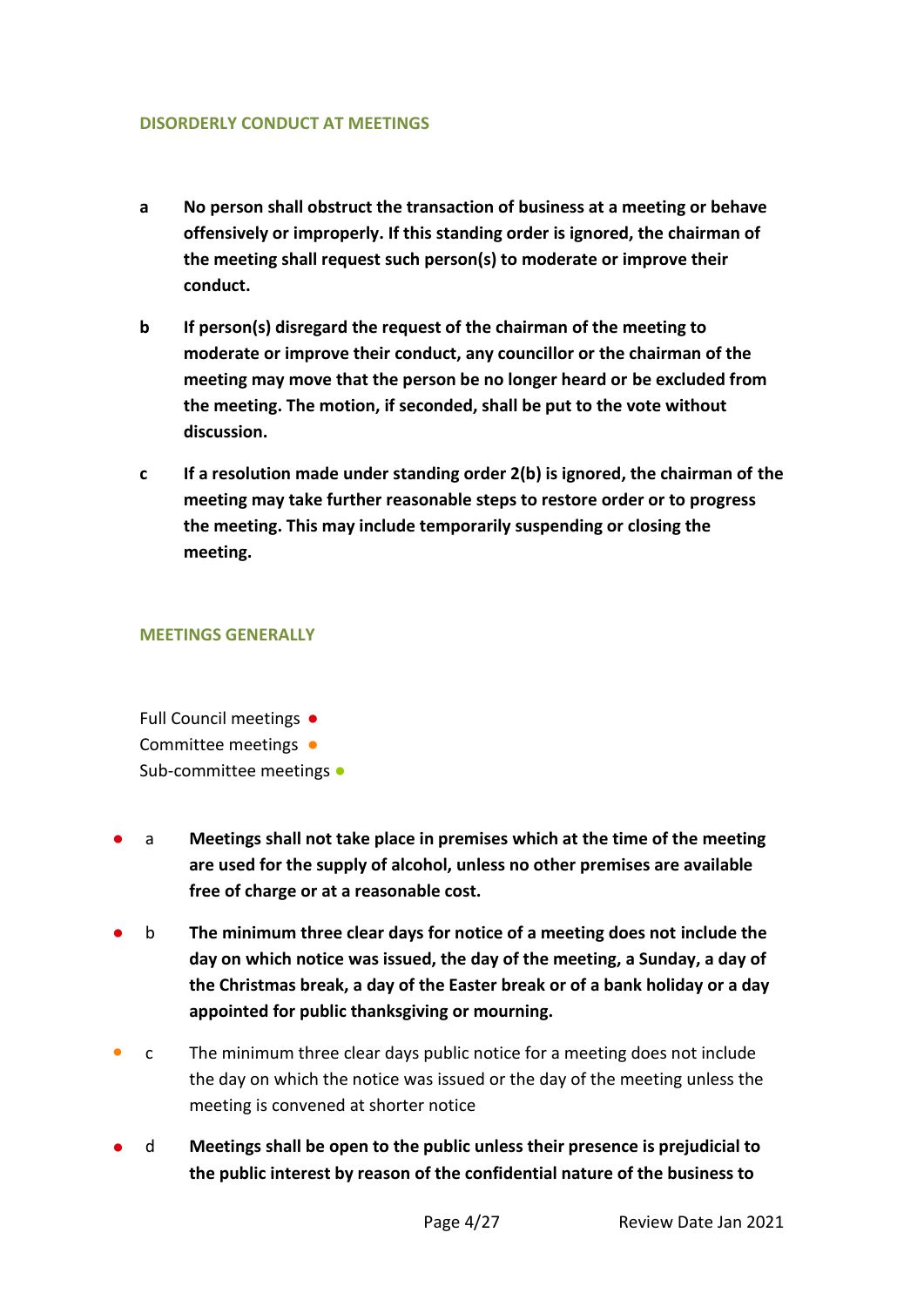- be transacted or for other special reasons. The public's exclusion from part **or all of a meeting shall be by a resolution which shall give reasons for the public's exclusion.** Eg "That the Council/Committee resolve to exclude the press and public under the Public Bodies (Admission to Meetings) Act 1960, from the matters set out below on the grounds that it could involve the likely disclosure of private and confidential information or staff matters".
	- e Members of the public may make representations, answer questions and give evidence at a meeting which they are entitled to attend in respect of the business on the agenda.
	- f The period of time designated for public participation at a meeting in accordance with standing order 3(e) shall not exceed ten (10) minutes unless directed by the chairman of the meeting.
	- g Subject to standing order 3(f), a member of the public shall not speak for more than three (3) minutes.
	- h In accordance with standing order 3(e), a question shall not require a response at the meeting nor start a debate on the question. The chairman of the meeting may direct that a written or oral response be given.
	- i [A person shall raise his hand when requesting to speak and stand when speaking (except when a person has a disability or is likely to suffer discomfort)]. The chairman of the meeting may at any time permit a person to be seated when speaking.
	- j A person who speaks at a meeting shall direct his comments to the chairman of the meeting.
	- k Only one person is permitted to speak at a time. If more than one person wants to speak, the chairman of the meeting shall direct the order of speaking.
- ● l **Subject to standing order 3(m), a person who attends a meeting is permitted to report on the meeting whilst the meeting is open to the public. To "report" means to film, photograph, make an audio recording of meeting proceedings, use any other means for enabling persons not present to see or hear the meeting as it takes place or later or to report or to provide oral or written commentary about the meeting so that the report or commentary is available as the meeting takes place or later to persons not present**.
- m **A person present at a meeting may not provide an oral report or oral commentary about a meeting as it takes place without permission**.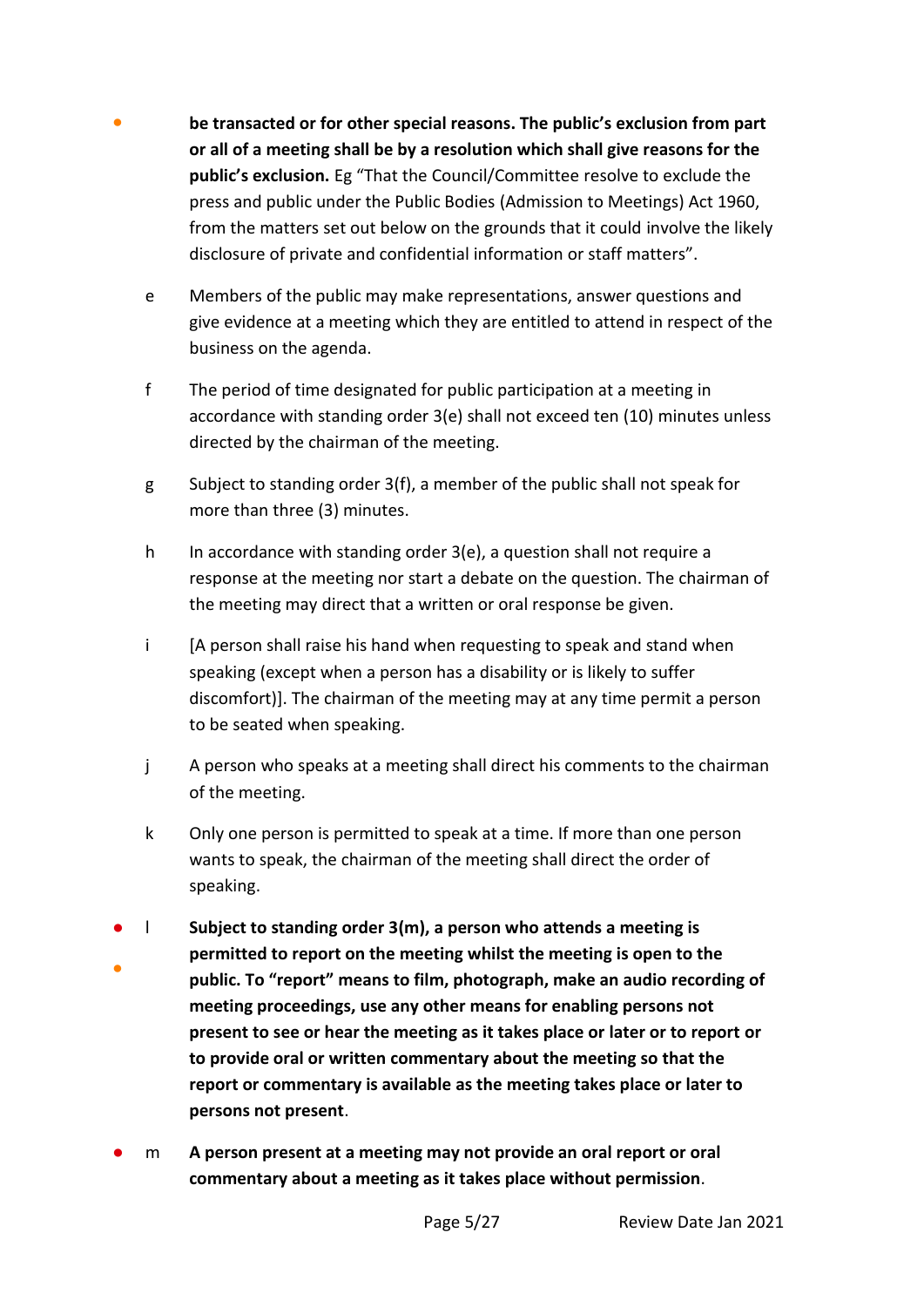- ●
- ● n **The press shall be provided with reasonable facilities for the taking of their report of all or part of a meeting at which they are entitled to be present.**
- o **Subject to standing orders which indicate otherwise, anything authorised or required to be done by, to or before the Chairman of the Council may in his absence be done by, to or before the Vice-Chairman of the Council (if there is one).**
- p **The Chairman of the Council, if present, shall preside at a meeting. If the Chairman is absent from a meeting, the Vice-Chairman of the Council (if there is one) if present, shall preside. If both the Chairman and the Vice-Chairman are absent from a meeting, a councillor as chosen by the councillors present at the meeting shall preside at the meeting**.
- q **Subject to a meeting being quorate, all questions at a meeting shall be**
- ● **decided by a majority of the councillors and non-councillors with voting rights present and voting**.
- r **The chairman of a meeting may give an original vote on any matter put to**
- ● **the vote, and in the case of an equality of votes may exercise his casting vote whether or not he gave an original vote**.

*See standing orders 5(h) and (i) for the different rules that apply in the election of the Chairman of the Council at the annual meeting of the Council.*

- s **Unless standing orders provide otherwise, voting on a question shall be by a show of hands. At the request of a councillor, the voting on any question shall be recorded so as to show whether each councillor present and voting gave his vote for or against that question.** Such a request shall be made before moving on to the next item of business on the agenda.
	- t The minutes of a meeting shall include an accurate record of the following:
		- i. the time and place of the meeting;
		- ii. the names of councillors who are present and the names of councillors who are absent;
		- iii. interests that have been declared by councillors and non-councillors with voting rights (if any);
		- iv. the grant of dispensations (if any) to councillors and non-councillors with voting rights;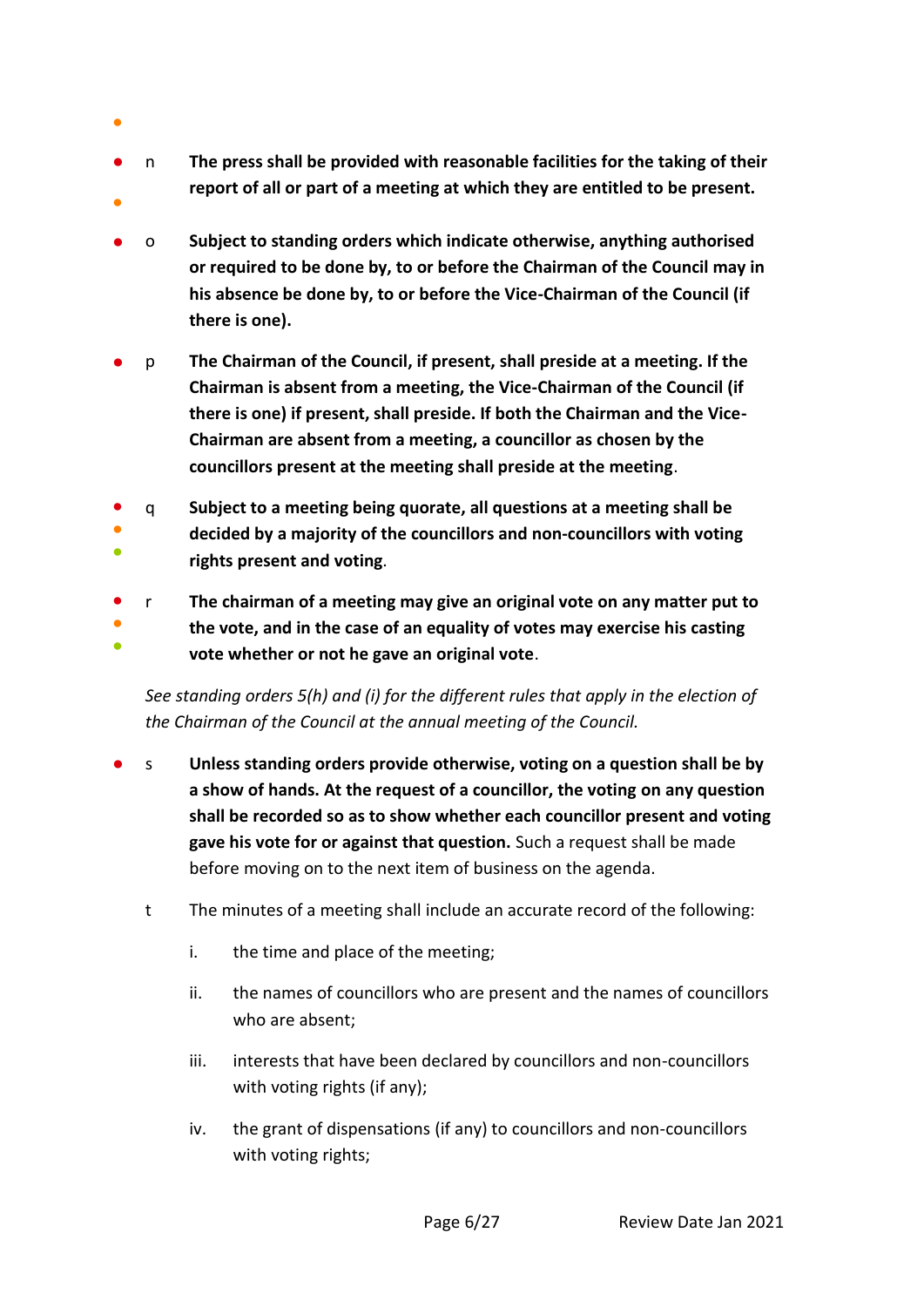- v. whether a councillor or non-councillor with voting rights left the meeting when matters that they held interests in were being considered;
- vi. if there was a public participation session; and
- vii. the resolutions made.
- u **A councillor or a non-councillor with voting rights who has a disclosable**
- ● **pecuniary interest or another interest as set out in the Council's code of conduct in a matter being considered at a meeting is subject to statutory limitations or restrictions under the code on his right to participate and vote on that matter.**
- *v* **No business may be transacted at a meeting unless at least four (4) members of the Council are present.**

*See standing order 4d(viii) for the quorum of a committee or sub-committee meeting.*

- ● ● w **If a meeting is or becomes inquorate no business shall be transacted and the meeting shall be closed.** The business on the agenda for the meeting shall be adjourned to another meeting.
	- x A meeting shall not exceed a period of (2) hours.

## **COMMITTEES AND SUB-COMMITTEES**

- a **Unless the Council determines otherwise, a committee may appoint a subcommittee whose terms of reference and members shall be determined by the committee.**
- b **The members of a committee may include non-councillors unless it is a committee which regulates and controls the finances of the Council.**
- c **Unless the Council determines otherwise, all the members of an advisory committee and a sub-committee of the advisory committee may be noncouncillors**.
- d The Council may appoint standing committees or other committees as may be necessary, and:
	- i. shall determine their terms of reference;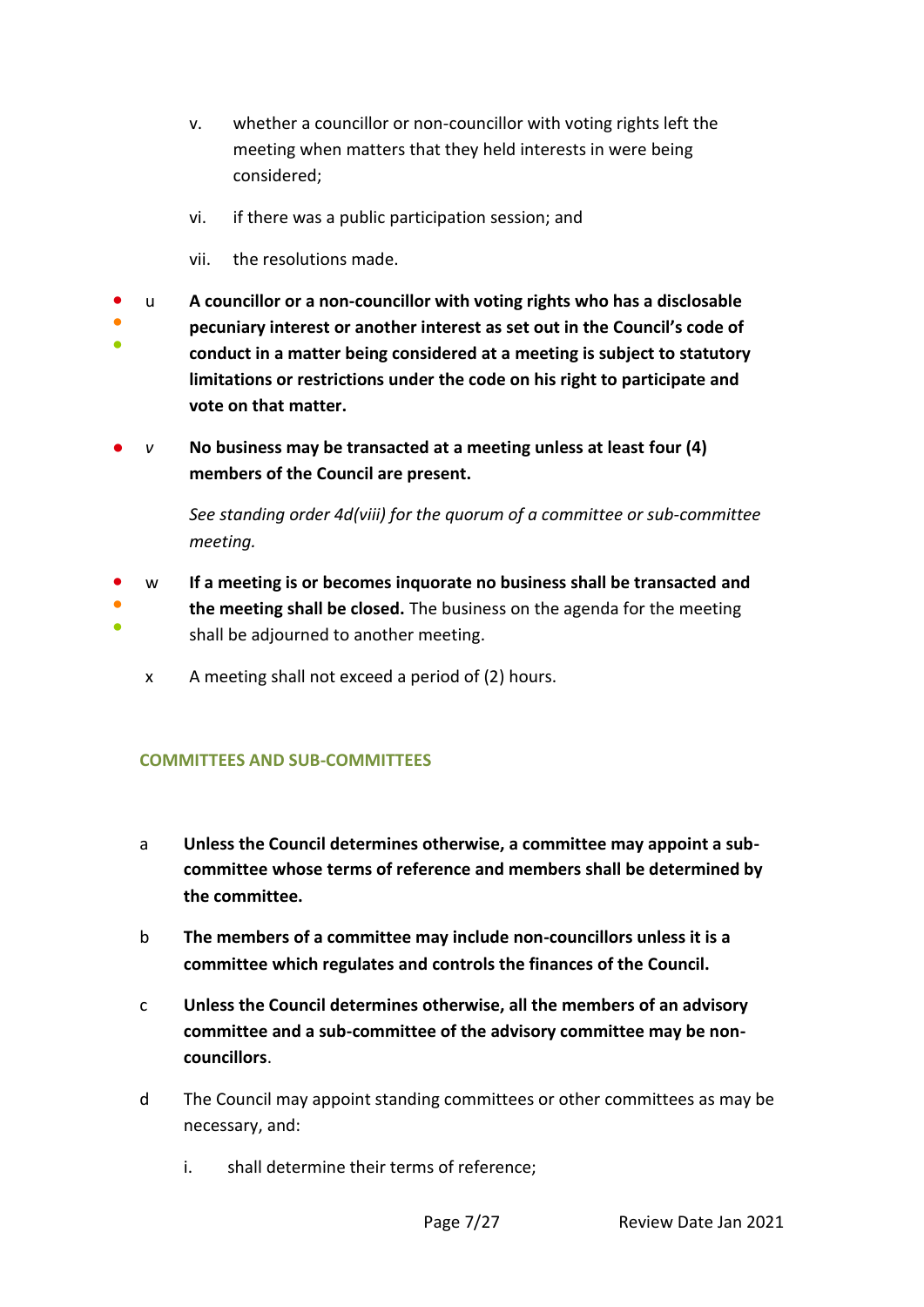- ii. shall determine the number and time of the ordinary meetings of a standing committee up until the date of the next annual meeting of the Council;
- iii. shall permit a committee, other than in respect of the ordinary meetings of a committee, to determine the number and time of its meetings;
- iv. shall, subject to standing orders 4(b) and (c), appoint and determine the terms of office of members of such a committee;
- v. may, subject to standing orders 4(b) and (c), appoint and determine the terms of office of the substitute members to a committee whose role is to replace the ordinary members at a meeting of a committee if the ordinary members of the committee confirm to the Proper Officer ( ) days before the meeting that they are unable to attend;
- vi. shall, after it has appointed the members of a standing committee, appoint the chairman of the standing committee;
- vii. shall permit a committee other than a standing committee, to appoint its own chairman at the first meeting of the committee;
- viii. shall determine the place, notice requirements and quorum for a meeting of a committee and a sub-committee which, in both cases, shall be no less than three;
- ix. shall determine if the public may participate at a meeting of a committee;
- x. shall determine if the public and press are permitted to attend the meetings of a sub-committee and also the advance public notice requirements, if any, required for the meetings of a sub-committee;
- xi. shall determine if the public may participate at a meeting of a subcommittee that they are permitted to attend; and
- xii. may dissolve a committee or a sub-committee.

## **ORDINARY COUNCIL MEETINGS**

a **In an election year, the annual meeting of the Council shall be held on or within 14 days following the day on which the councillors elected take office**.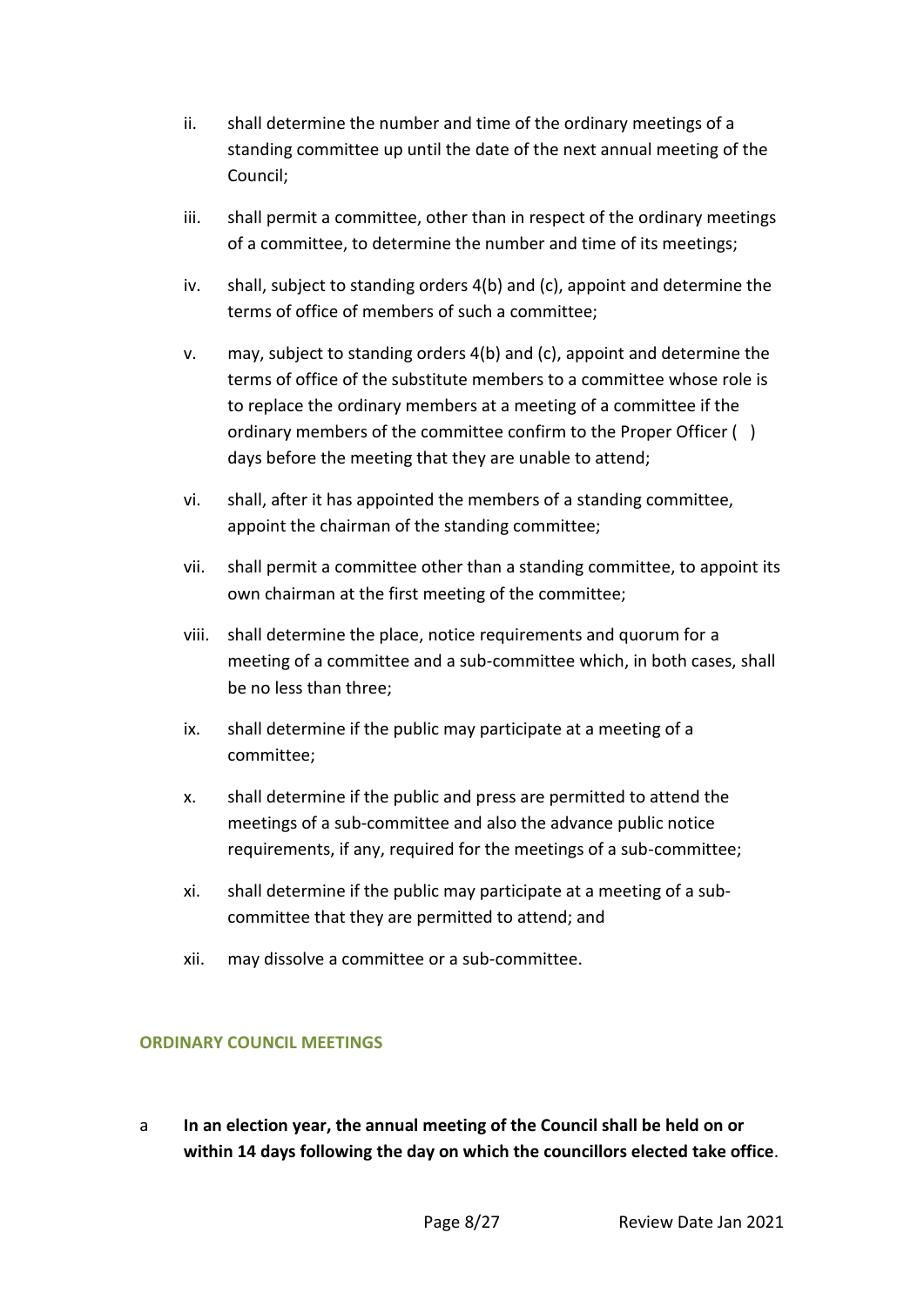- b **In a year which is not an election year, the annual meeting of the Council shall be held on such day in May as the Council decides.**
- c **If no other time is fixed, the annual meeting of the Council shall take place at 6pm.**
- d **In addition to the annual meeting of the Council, at least three other ordinary meetings shall be held in each year on such dates and times as the Council decides.**
- e **The first business conducted at the annual meeting of the Council shall be the election of the Chairman and Vice-Chairman (if there is one) of the Council.**
- f **The Chairman of the Council, unless he has resigned or becomes disqualified, shall continue in office and preside at the annual meeting until his successor is elected at the next annual meeting of the Council.**
- g **The Vice-Chairman of the Council, if there is one, unless he resigns or becomes disqualified, shall hold office until immediately after the election of the Chairman of the Council at the next annual meeting of the Council.**
- h **In an election year, if the current Chairman of the Council has not been reelected as a member of the Council, he shall preside at the annual meeting until a successor Chairman of the Council has been elected. The current Chairman of the Council shall not have an original vote in respect of the election of the new Chairman of the Council but shall give a casting vote in the case of an equality of votes.**
- i **In an election year, if the current Chairman of the Council has been re-elected as a member of the Council, he shall preside at the annual meeting until a new Chairman of the Council has been elected. He may exercise an original vote in respect of the election of the new Chairman of the Council and shall give a casting vote in the case of an equality of votes.**
- j Following the election of the Chairman of the Council and Vice-Chairman (if there is one) of the Council at the annual meeting, the business shall include:
	- **i. In an election year, delivery by the Chairman of the Council and councillors of their acceptance of office forms unless the Council resolves for this to be done at a later date. In a year which is not an election year, delivery by the Chairman of the Council of his acceptance of office form unless the Council resolves for this to be done at a later date;**
	- ii. Confirmation of the accuracy of the minutes of the last meeting of the Council;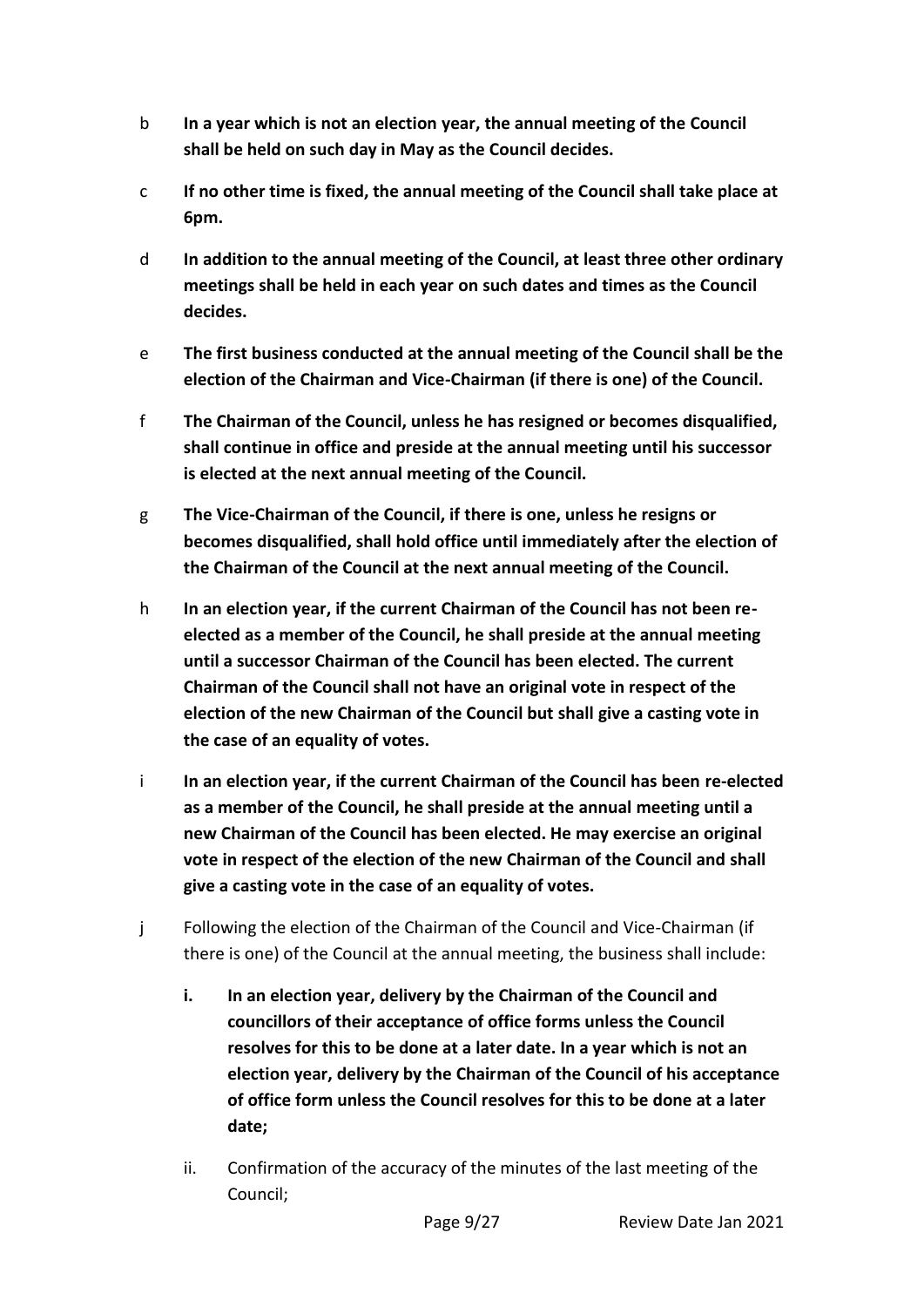- iii. Receipt of the minutes of the last meeting of a committee;
- iv. Consideration of the recommendations made by a committee;
- v. Review of delegation arrangements to committees, sub-committees, staff and other local authorities;
- vi. Review of the terms of reference for committees;
- vii. Appointment of members to existing committees;
- viii. Appointment of any new committees in accordance with standing order 4;
- ix. Review and adoption of appropriate standing orders and financial regulations;
- x. Review of arrangements (including legal agreements) with other local authorities, not-for-profit bodies and businesses.
- xi. Review of representation on or work with external bodies and arrangements for reporting back;
- xii. In an election year, to make arrangements with a view to the Council becoming eligible to exercise the general power of competence in the future;
- xiii. Review of inventory of land and other assets including buildings and office equipment;
- xiv. Confirmation of arrangements for insurance cover in respect of all insurable risks;
- xv. Review of the Council's and/or staff subscriptions to other bodies;
- xvi. Review of the Council's complaints procedure;
- xvii. Review of the Council's policies, procedures and practices in respect of its obligations under freedom of information and data protection legislation (see also standing orders 11, 20 and 21);
- xviii. Review of the Council's policy for dealing with the press/media;
- xix. Review of the Council's employment policies and procedures;
- xx. Review of the Council's expenditure incurred under s.137 of the Local Government Act 1972 or the general power of competence.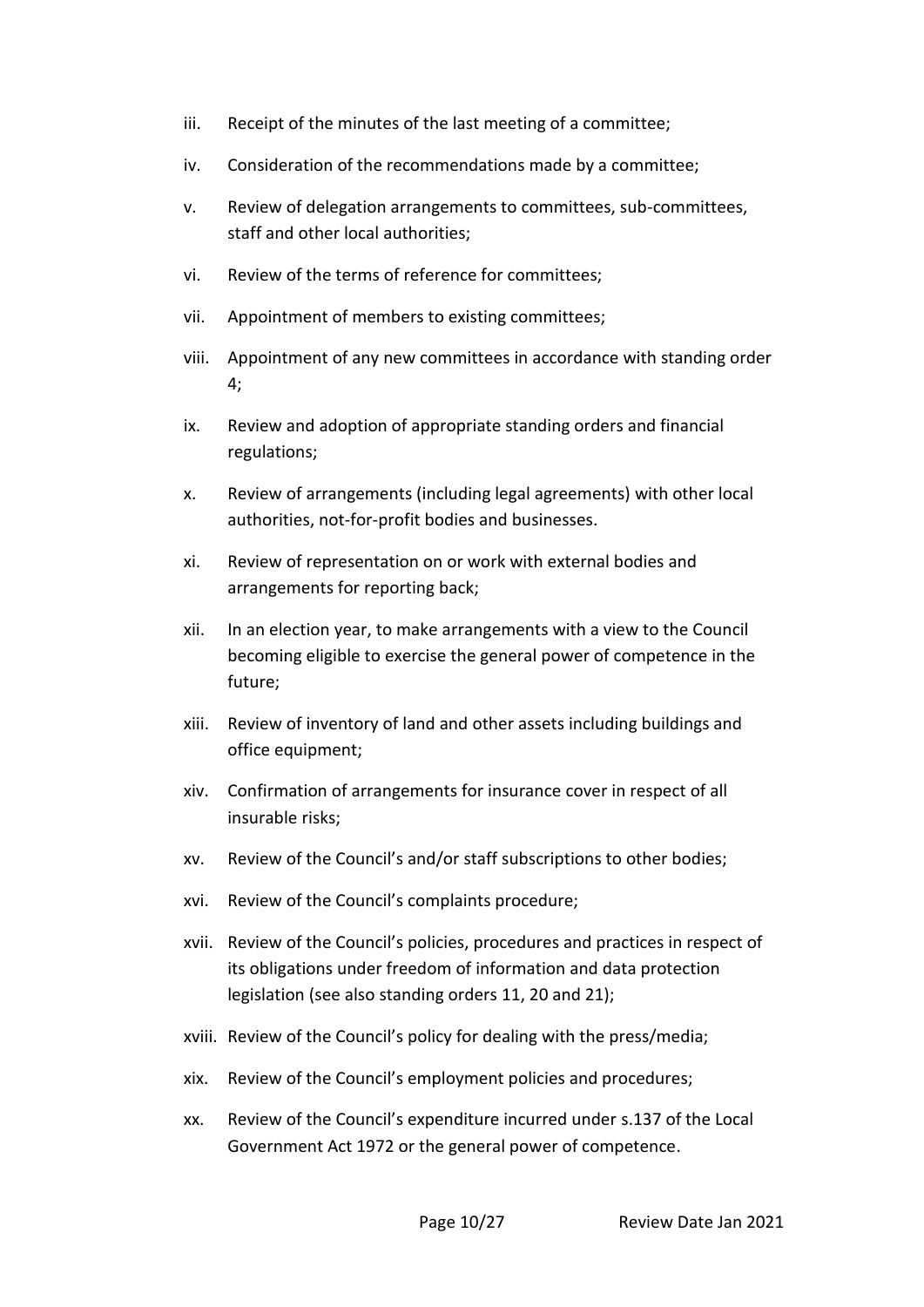xxi. Determining the time and place of ordinary meetings of the Council up to and including the next annual meeting of the Council.

# **EXTRAORDINARY MEETINGS OF THE COUNCIL, COMMITTEES AND SUB-COMMITTEES**

- a **The Chairman of the Council may convene an extraordinary meeting of the Council at any time.**
- b **If the Chairman of the Council does not call an extraordinary meeting of the Council within seven days of having been requested in writing to do so by two councillors, any two councillors may convene an extraordinary meeting of the Council. The public notice giving the time, place and agenda for such a meeting shall be signed by the two councillors.**
- c The chairman of a committee [or a sub-committee] may convene an extraordinary meeting of the committee [or the sub-committee] at any time.
- d If the chairman of a committee [or a sub-committee] does not call an extraordinary meeting within () days of having been requested to do so by () members of the committee [or the sub-committee], any ( ) members of the committee [or the sub-committee] may convene an extraordinary meeting of the committee [or a sub-committee].

## **PREVIOUS RESOLUTIONS**

- a A resolution shall not be reversed within six months except either by a special motion, which requires written notice by at least ( ) councillors to be given to the Proper Officer in accordance with standing order 9, or by a motion moved in pursuance of the recommendation of a committee or a sub-committee.
- b When a motion moved pursuant to standing order 7(a) has been disposed of, no similar motion may be moved for a further six months.

### **VOTING ON APPOINTMENTS**

a Where more than two persons have been nominated for a position to be filled by the Council and none of those persons has received an absolute majority of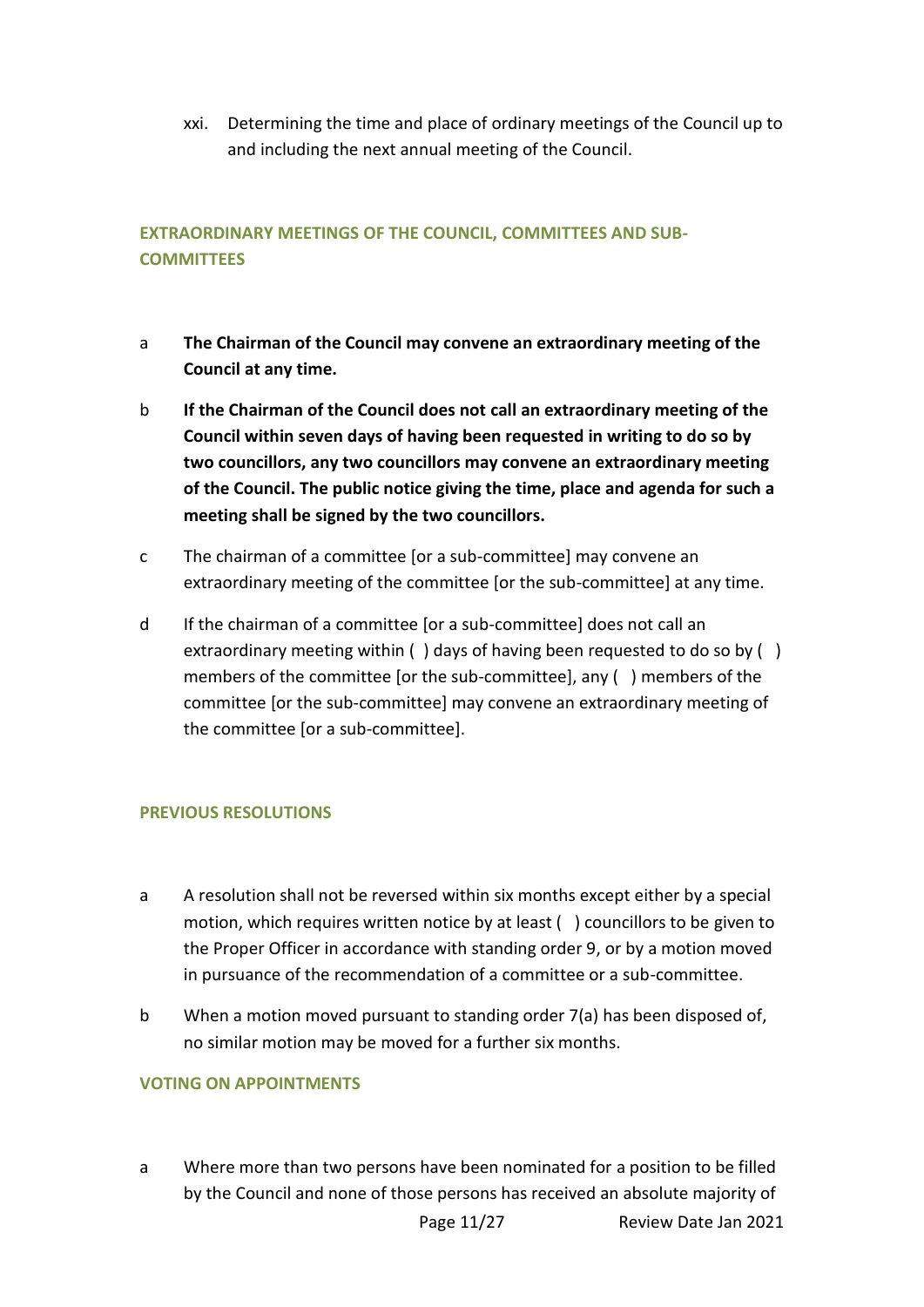votes in their favour, the name of the person having the least number of votes shall be struck off the list and a fresh vote taken. This process shall continue until a majority of votes is given in favour of one person. A tie in votes may be settled by the casting vote exercisable by the chairman of the meeting.

# **MOTIONS FOR A MEETING THAT REQUIRE WRITTEN NOTICE TO BE GIVEN TO THE PROPER OFFICER**

- a A motion shall relate to the responsibilities of the meeting for which it is tabled and in any event shall relate to the performance of the Council's statutory functions, powers and obligations or an issue which specifically affects the Council's area or its residents.
- b No motion may be moved at a meeting unless it is on the agenda and the mover has given written notice of its wording to the Proper Officer at least seven (7) clear days before the meeting. Clear days do not include the day of the notice or the day of the meeting.
- c The Proper Officer may, before including a motion on the agenda received in accordance with standing order 9(b), correct obvious grammatical or typographical errors in the wording of the motion.
- d If the Proper Officer considers the wording of a motion received in accordance with standing order 9(b) is not clear in meaning, the motion shall be rejected until the mover of the motion resubmits it, so that it can be understood, in writing, to the Proper Officer at least three (3) clear days before the meeting.
- e If the wording or subject of a proposed motion is considered improper, the Proper Officer shall consult with the chairman of the forthcoming meeting or, as the case may be, the councillors who have convened the meeting, to consider whether the motion shall be included in the agenda or rejected.
- f The decision of the Proper Officer as to whether or not to include the motion on the agenda shall be final.
- g Motions received shall be recorded and numbered in the order that they are received.
- h Motions rejected shall be recorded with an explanation by the Proper Officer of the reason for rejection.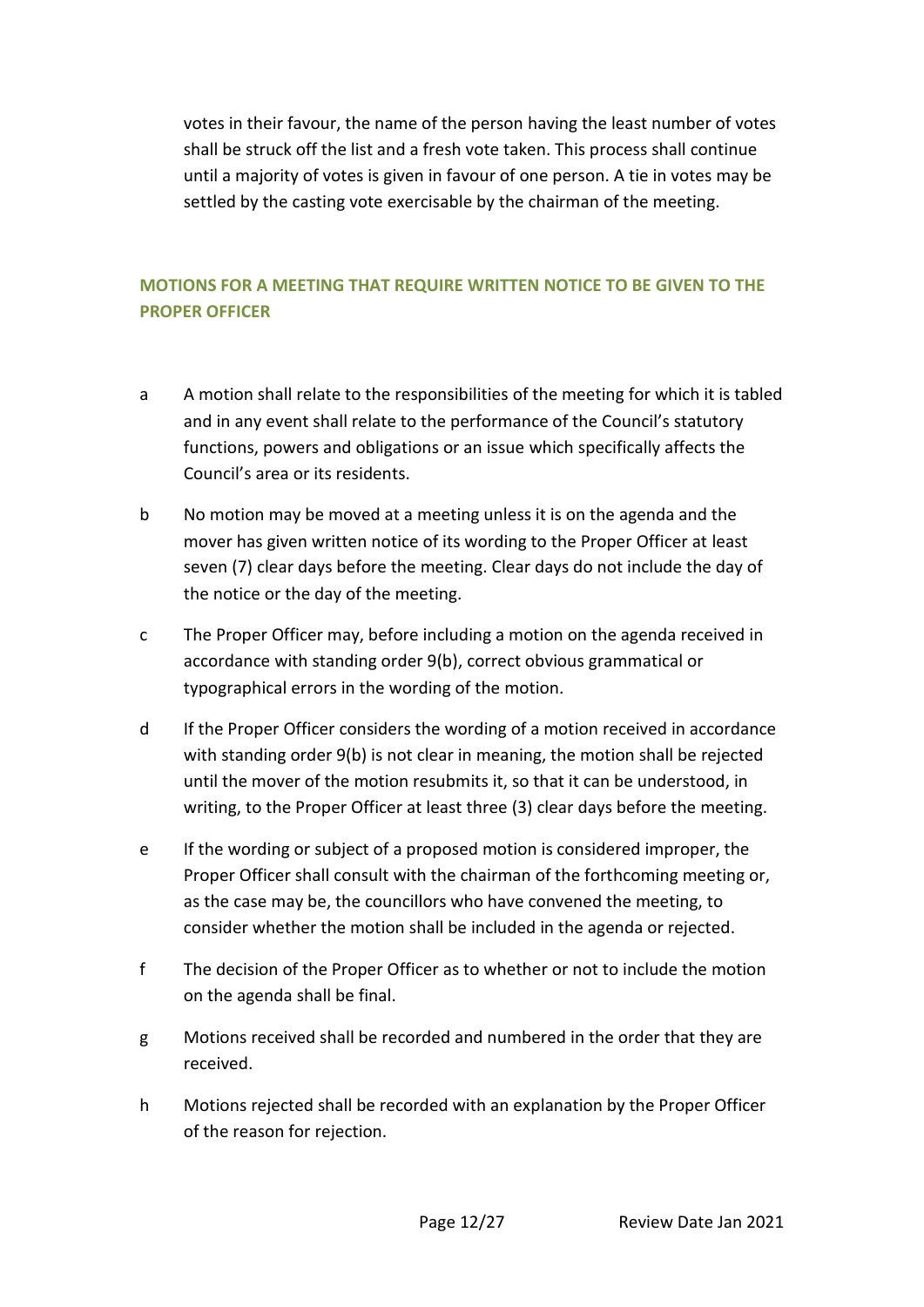### **MOTIONS AT A MEETING THAT DO NOT REQUIRE WRITTEN NOTICE**

- a The following motions may be moved at a meeting without written notice to the Proper Officer:
	- i. to correct an inaccuracy in the draft minutes of a meeting;
	- ii. to move to a vote;
	- iii. to defer consideration of a motion;
	- iv. to refer a motion to a particular committee or sub-committee;
	- v. to appoint a person to preside at a meeting;
	- vi. to change the order of business on the agenda;
	- vii. to proceed to the next business on the agenda;
	- viii. to require a written report;
	- ix. to appoint a committee or sub-committee and their members;
	- x. to extend the time limits for speaking;
	- xi. to exclude the press and public from a meeting in respect of confidential or other information which is prejudicial to the public interest;
	- xii. to not hear further from a councillor or a member of the public;
	- xiii. to exclude a councillor or member of the public for disorderly conduct;
	- xiv. to temporarily suspend the meeting;
	- xv. to suspend a particular standing order (unless it reflects mandatory statutory or legal requirements);
	- xvi. to adjourn the meeting; or
	- xvii. to close the meeting.

### **MANAGEMENT OF INFORMATION**

*See also standing order 20.*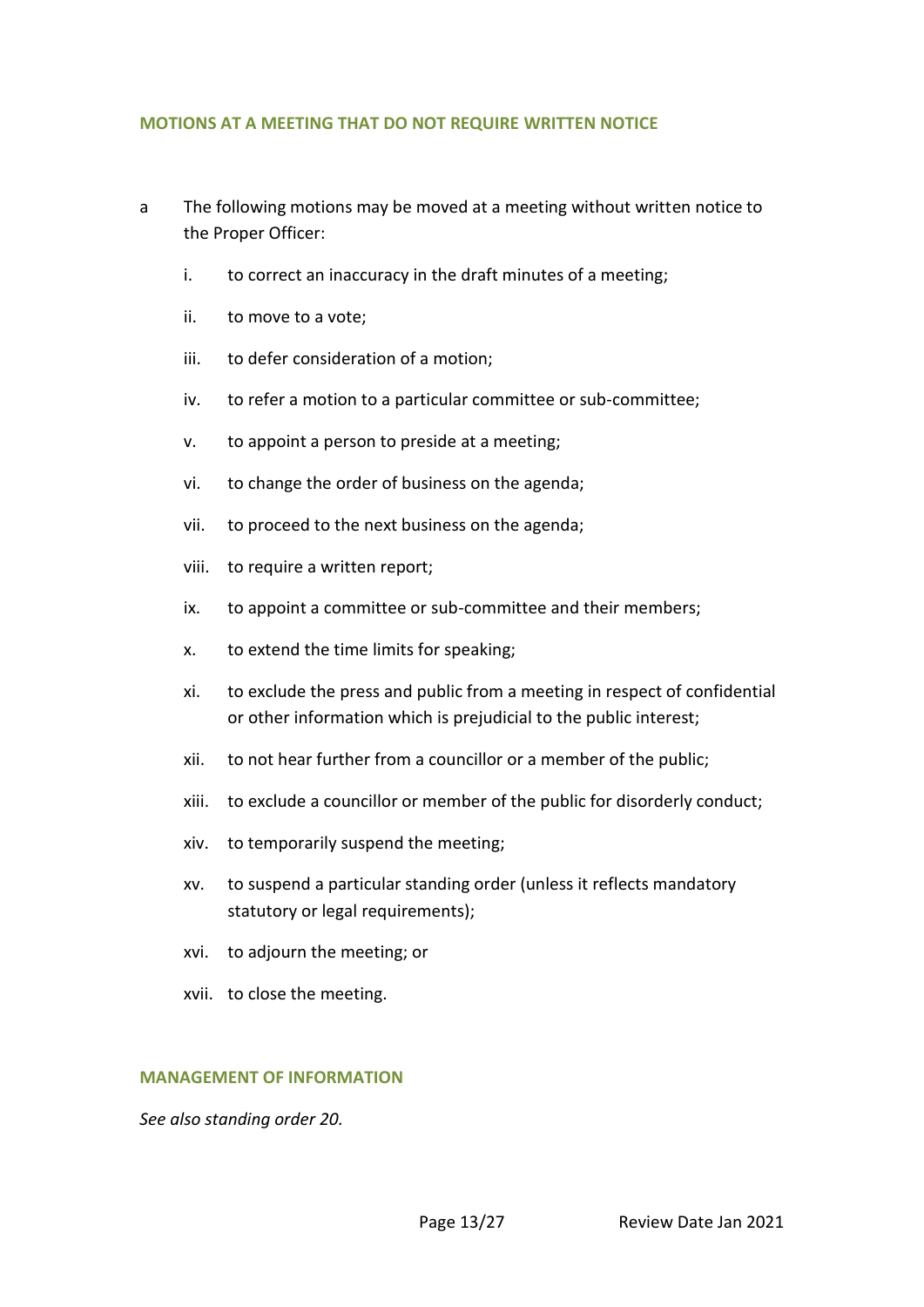- a **The Council shall have in place and keep under review, technical and organisational measures to keep secure information (including personal data) which it holds in paper and electronic form. Such arrangements shall include deciding who has access to personal data and encryption of personal data**.
- b **The Council shall have in place, and keep under review, policies for the retention and safe destruction of all information (including personal data) which it holds in paper and electronic form. The Council's retention policy shall confirm the period for which information (including personal data) shall be retained or if this is not possible the criteria used to determine that period (e.g. the Limitation Act 1980).**
- c **The agenda, papers that support the agenda and the minutes of a meeting shall not disclose or otherwise undermine confidential information or personal data without legal justification.**
- d **Councillors, staff, the Council's contractors and agents shall not disclose confidential information or personal data without legal justification**.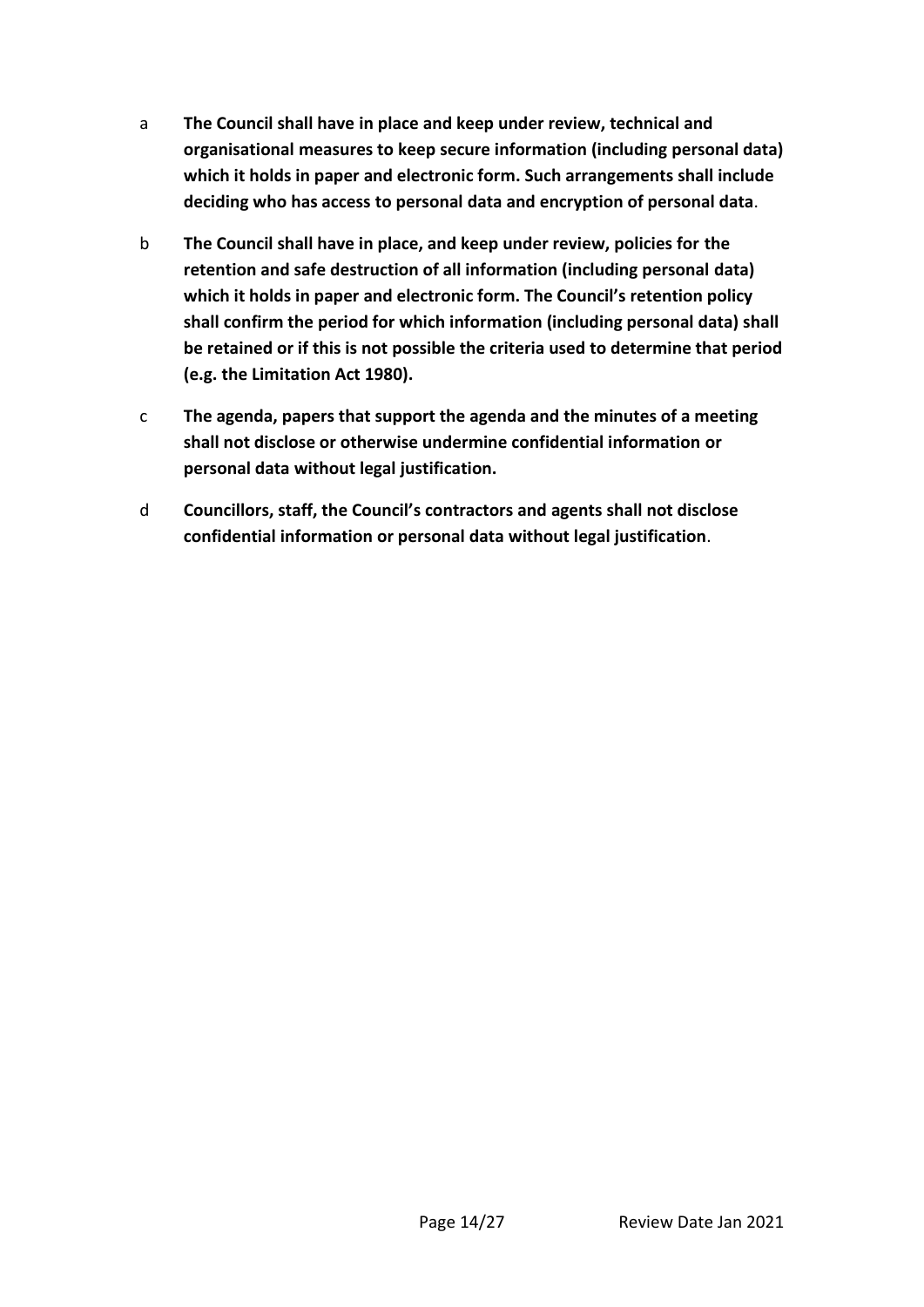### **DRAFT MINUTES**

● ● ● Full Council meetings ● Committee meetings • Sub-committee meetings •

- a If the draft minutes of a preceding meeting have been served on councillors with the agenda to attend the meeting at which they are due to be approved for accuracy, they shall be taken as read.
- b There shall be no discussion about the draft minutes of a preceding meeting except in relation to their accuracy. A motion to correct an inaccuracy in the draft minutes shall be moved in accordance with standing order 10(a)(i).
- c The accuracy of draft minutes, including any amendment(s) made to them, shall be confirmed by resolution and shall be signed by the chairman of the meeting and stand as an accurate record of the meeting to which the minutes relate.
- d If the chairman of the meeting does not consider the minutes to be an accurate record of the meeting to which they relate, he shall sign the minutes and include a paragraph in the following terms or to the same effect:

"The chairman of this meeting does not believe that the minutes of the meeting of the ( ) held on [date] in respect of ( ) were a correct record but his view was not upheld by the meeting and the minutes are confirmed as an accurate record of the proceedings."

- **e If the Council's gross annual income or expenditure (whichever is higher) does not exceed £25,000, it shall publish draft minutes on a website which is publicly accessible and free of charge not later than one month after the meeting has taken place.**
	- f Subject to the publication of draft minutes in accordance with standing order 12(e) and standing order 20(a) and following a resolution which confirms the accuracy of the minutes of a meeting, the draft minutes or recordings of the meeting for which approved minutes exist shall be destroyed.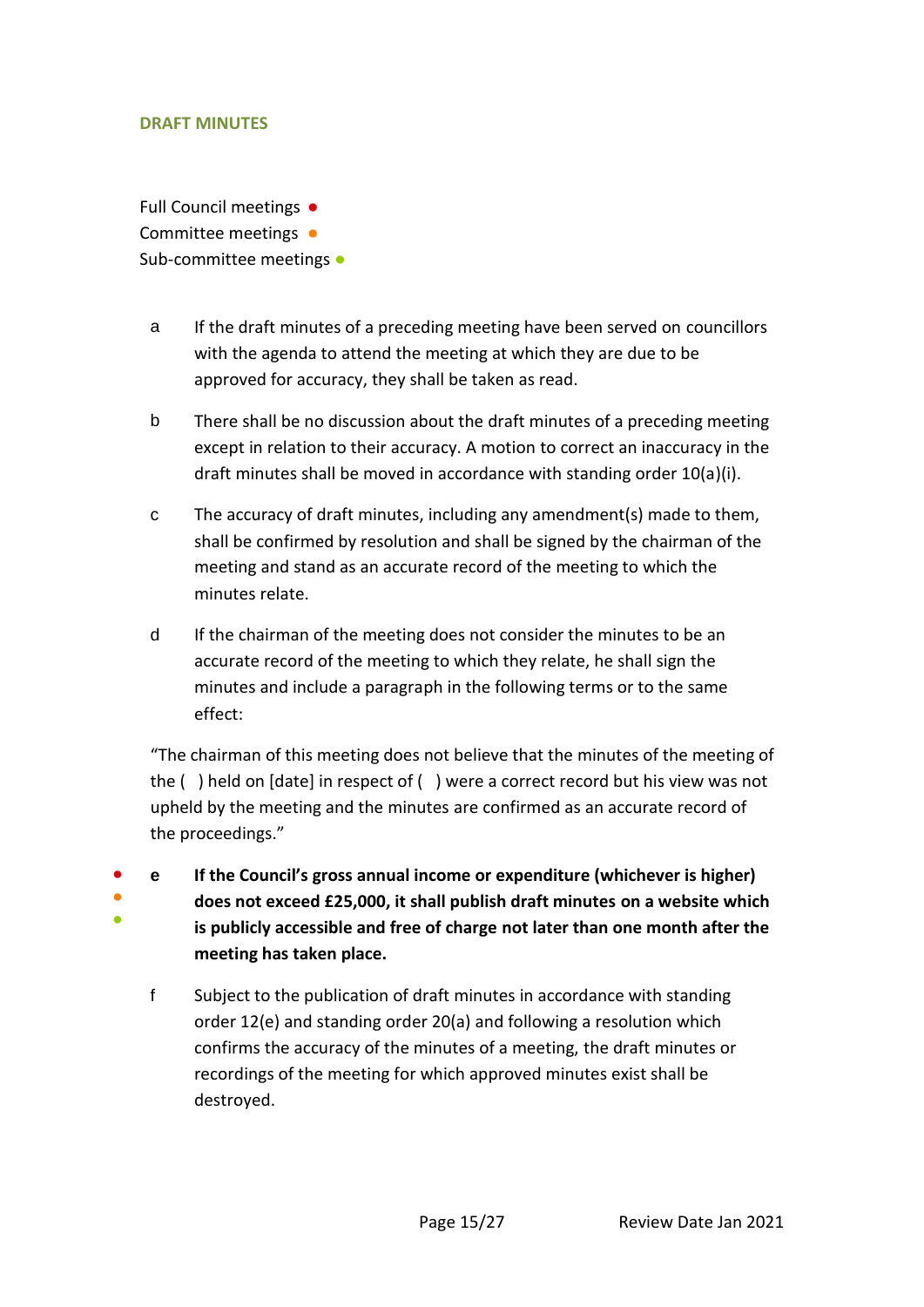## **CODE OF CONDUCT AND DISPENSATIONS**

*See also standing order 3(u).*

- a All councillors and non-councillors with voting rights shall observe the code of conduct adopted by the Council.
- b Unless he has been granted a dispensation, a councillor or non-councillor with voting rights shall withdraw from a meeting when it is considering a matter in which he has a disclosable pecuniary interest. He may return to the meeting after it has considered the matter in which he had the interest.
- c Unless he has been granted a dispensation, a councillor or non-councillor with voting rights shall withdraw from a meeting when it is considering a matter in which he has another interest if so required by the Council's code of conduct. He may return to the meeting after it has considered the matter in which he had the interest.
- d **Dispensation requests shall be in writing and submitted to the Proper Officer** as soon as possible before the meeting, or failing that, at the start of the meeting for which the dispensation is required.
- e A decision as to whether to grant a dispensation shall be made [by the Proper Officer] OR [by a meeting of the Council, or committee or sub-committee for which the dispensation is required] and that decision is final.
- f A dispensation request shall confirm:
	- i. the description and the nature of the disclosable pecuniary interest or other interest to which the request for the dispensation relates;
	- ii. whether the dispensation is required to participate at a meeting in a discussion only or a discussion and a vote;
	- iii. the date of the meeting or the period (not exceeding four years) for which the dispensation is sought; and
	- iv. an explanation as to why the dispensation is sought.
- g Subject to standing orders 13(d) and (f), a dispensation request shall be considered by the Proper Officer before the meeting or, if this is not possible, at the start of the meeting for which the dispensation is required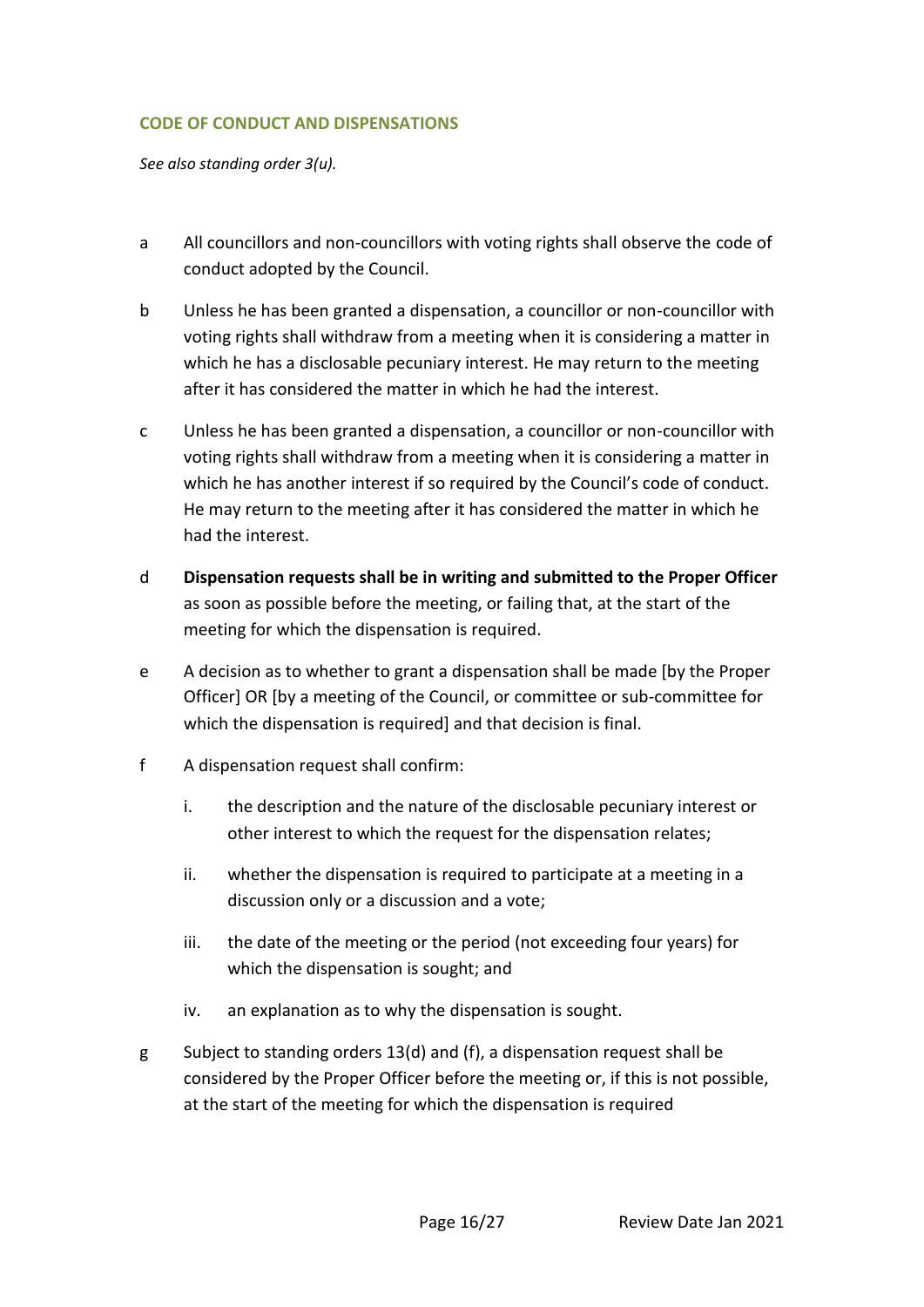- **h A dispensation may be granted in accordance with standing order 13(e) if having regard to all relevant circumstances any of the following apply:**
	- **i. without the dispensation the number of persons prohibited from participating in the particular business would be so great a proportion of the meeting transacting the business as to impede the transaction of the business;**
	- **ii. granting the dispensation is in the interests of persons living in the Council's area; or**
	- iii. **it is otherwise appropriate to grant a dispensation**.

## **CODE OF CONDUCT COMPLAINTS**

- a Upon notification by the District or Unitary Council that it is dealing with a complaint that a councillor or non-councillor with voting rights has breached the Council's code of conduct, the Proper Officer shall, subject to standing order 11, report this to the Council.
- b Where the notification in standing order 14(a) relates to a complaint made by the Proper Officer, the Proper Officer shall notify the Chairman of Council of this fact, and the Chairman shall nominate another staff member to assume the duties of the Proper Officer in relation to the complaint until it has been determined and the Council has agreed what action, if any, to take in accordance with standing order 14(d).
- c The Council may:
	- i. provide information or evidence where such disclosure is necessary to investigate the complaint or is a legal requirement;
	- ii. seek information relevant to the complaint from the person or body with statutory responsibility for investigation of the matter;
- d **Upon notification by the District or Unitary Council that a councillor or noncouncillor with voting rights has breached the Council's code of conduct, the Council shall consider what, if any, action to take against him. Such action excludes disqualification or suspension from office.**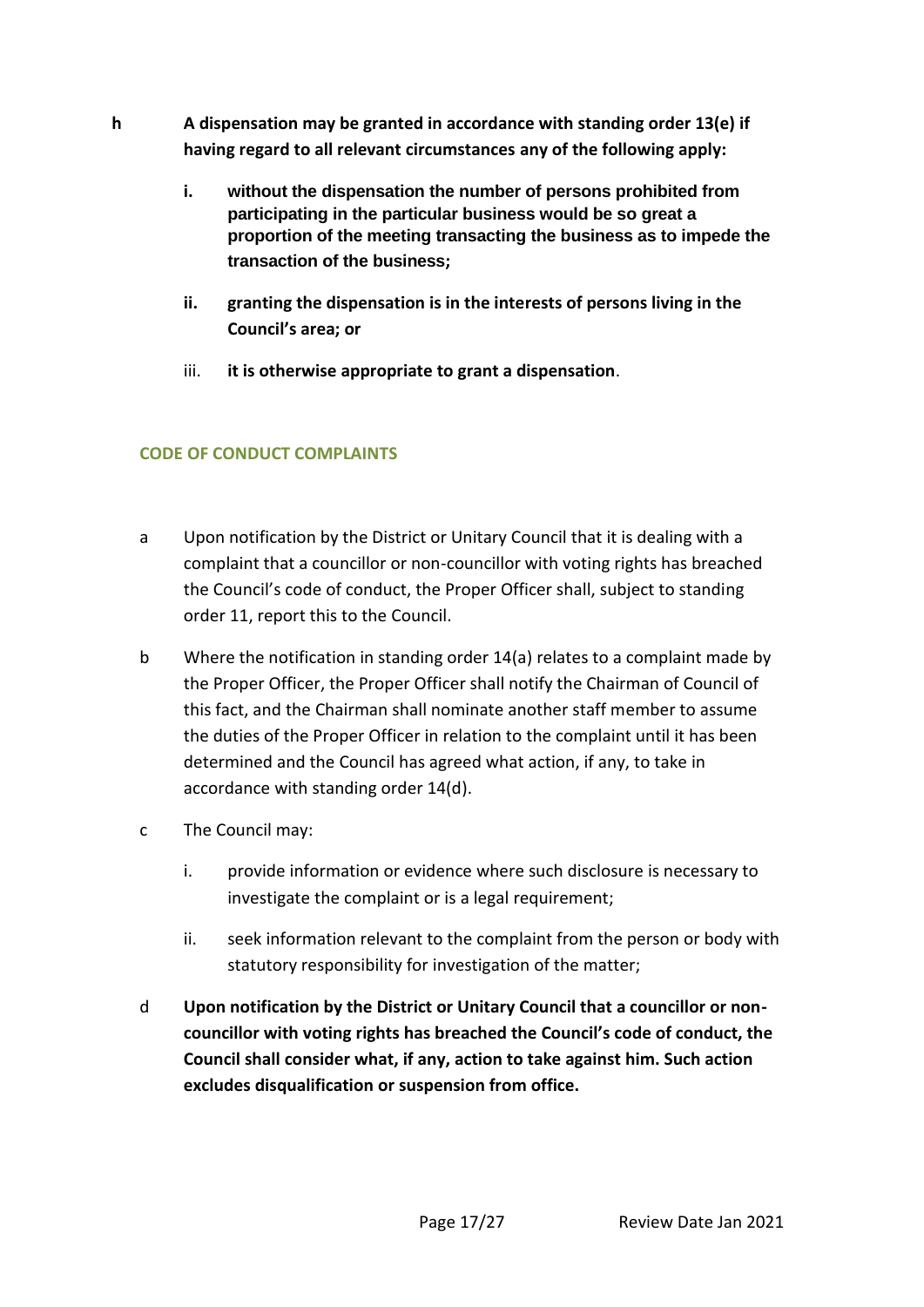## **PROPER OFFICER**

- a The Proper Officer shall be either (i) the clerk or (ii) other staff member(s) nominated by the Council to undertake the work of the Proper Officer when the Proper Officer is absent.
- b The Proper Officer shall:
	- i. **at least three clear days before a meeting of the council, a committee** or a sub-committee,
		- **serve on councillors by delivery or post at their residences or by email authenticated in such manner as the Proper Officer thinks fit, a signed summons confirming the time, place and the agenda (provided the councillor has consented to service by email), and**
		- **Provide, in a conspicuous place, public notice of the time, place and agenda (provided that the public notice with agenda of an extraordinary meeting of the Council convened by councillors is signed by them).**

*See standing order 3(b) for the meaning of clear days for a meeting of a full council and standing order 3(c) for the meaning of clear days for a meeting of a committee;*

- ii. subject to standing order 9, include on the agenda all motions in the order received unless a councillor has given written notice at least ( ) days before the meeting confirming his withdrawal of it;
- **iii. convene a meeting of the Council for the election of a new Chairman of the Council, occasioned by a casual vacancy in his office;**
- **iv. facilitate inspection of the minute book by local government electors;**
- v. **receive and retain copies of byelaws made by other local authorities**;
- vi. hold acceptance of office forms from councillors;
- vii. hold a copy of every councillor's register of interests;
- viii. assist with responding to requests made under freedom of information legislation and rights exercisable under data protection legislation, in accordance with the Council's relevant policies and procedures;
- ix. liaise, as appropriate, with the Council's Data Protection Officer (if there is one);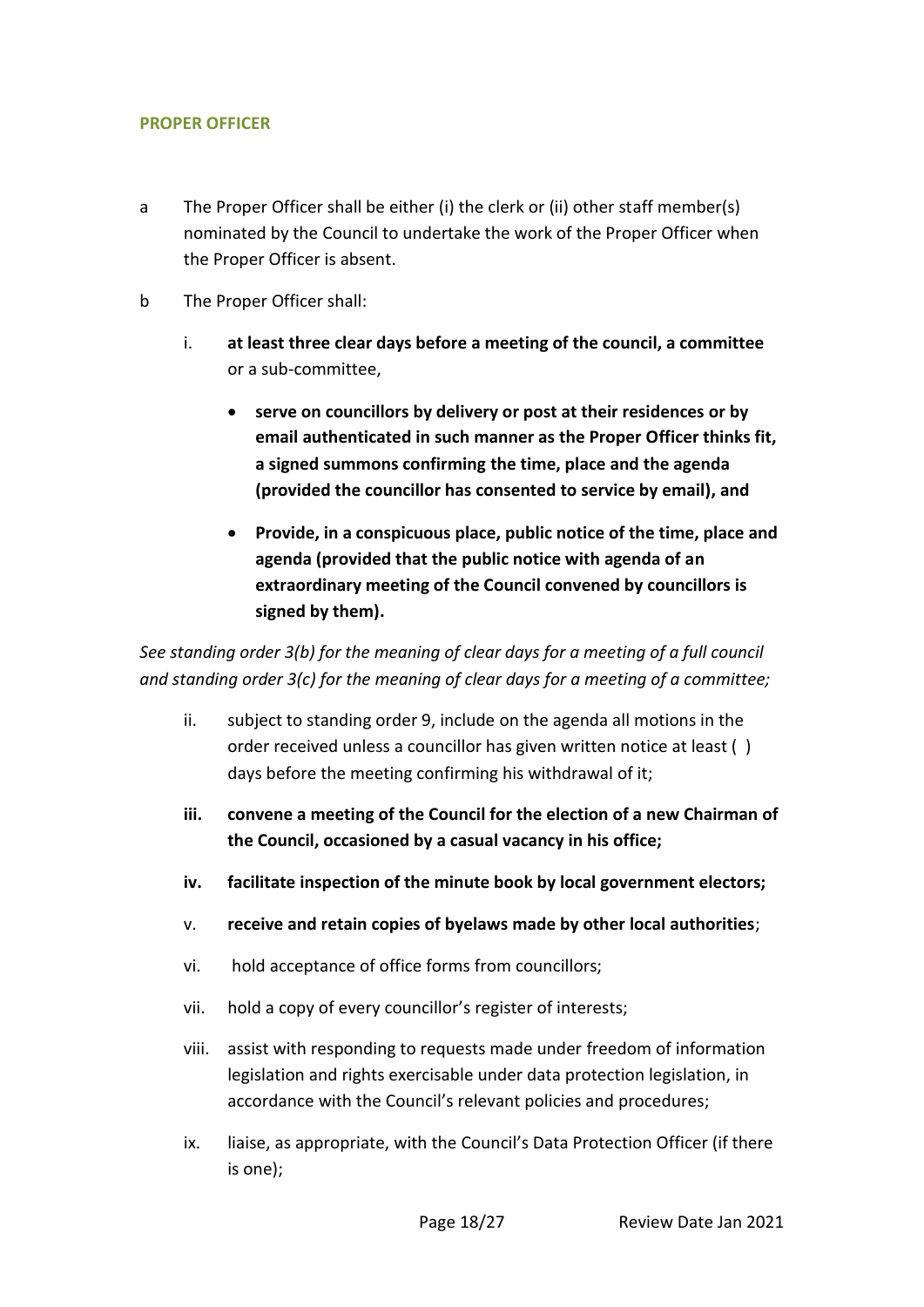- x. receive and send general correspondence and notices on behalf of the Council except where there is a resolution to the contrary;
- xi. assist in the organisation of, storage of, access to, security of and destruction of information held by the Council in paper and electronic form subject to the requirements of data protection and freedom of information legislation and other legitimate requirements (e.g. the Limitation Act 1980);
- xii. arrange for legal deeds to be executed;

## *(see also standing order 23);*

- i. arrange or manage the prompt authorisation, approval, and instruction regarding any payments to be made by the Council in accordance with its financial regulations;
- ii. record every planning application notified to the Council and the Council's response to the local planning authority in a book for such purpose;
- iii. refer a planning application received by the Council to the Chairman or in his absence the Vice-Chairman (if there is one) of the Council] within two working days of receipt to facilitate an extraordinary meeting if the nature of a planning application requires consideration before the next ordinary meeting of the Council;
- iv. manage access to information about the Council via the publication scheme; and
- v. retain custody of the seal of the Council (if there is one) which shall not be used without a resolution to that effect.

(see also standing order 23).

## **RESPONSIBLE FINANCIAL OFFICER**

a The Council shall appoint appropriate staff member(s) to undertake the work of the Responsible Financial Officer when the Responsible Financial Officer is absent.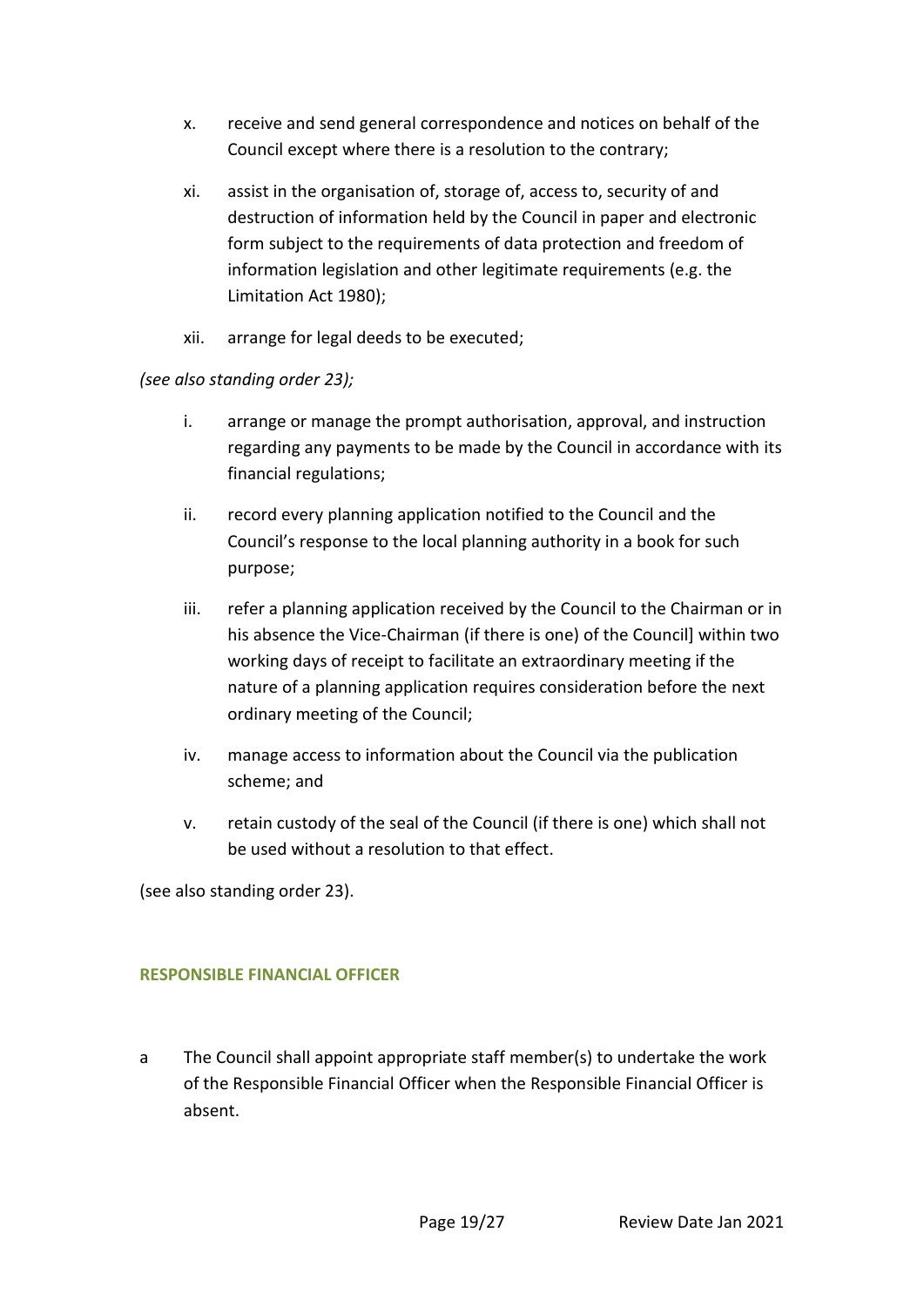## **ACCOUNTS AND ACCOUNTING STATEMENTS**

- a "Proper practices" in standing orders refer to the most recent version of "Governance and Accountability for Local Councils – a Practitioners' Guide".
- b All payments by the Council shall be authorised, approved and paid in accordance with the law, proper practices and the Council's financial regulations.
- c The Responsible Financial Officer shall supply to each councillor as soon as practicable after 30 June, 30 September and 31 December in each year a statement to summarise:
	- i. the Council's receipts and payments (or income and expenditure) for each quarter;
	- ii. the Council's aggregate receipts and payments (or income and expenditure) for the year to date;
	- iii. the balances held at the end of the quarter being reported and

which includes a comparison with the budget for the financial year and highlights any actual or potential overspends.

- d As soon as possible after the financial year end at 31 March, the Responsible Financial Officer shall provide:
	- i. each councillor with a statement summarising the Council's receipts and payments (or income and expenditure) for the last quarter and the year to date for information; and
	- ii. to the Council the accounting statements for the year in the form of Section 2 of the annual governance and accountability return, as required by proper practices, for consideration and approval.
- e The year-end accounting statements shall be prepared in accordance with proper practices and apply the form of accounts determined by the Council (receipts and payments, or income and expenditure) for the year to 31 March. A completed draft annual governance and accountability return shall be presented to all councillors at least 14 days prior to anticipated approval by the Council. The annual governance and accountability return of the Council, which is subject to external audit, including the annual governance statement, shall be presented to the Council for consideration and formal approval before 30 June.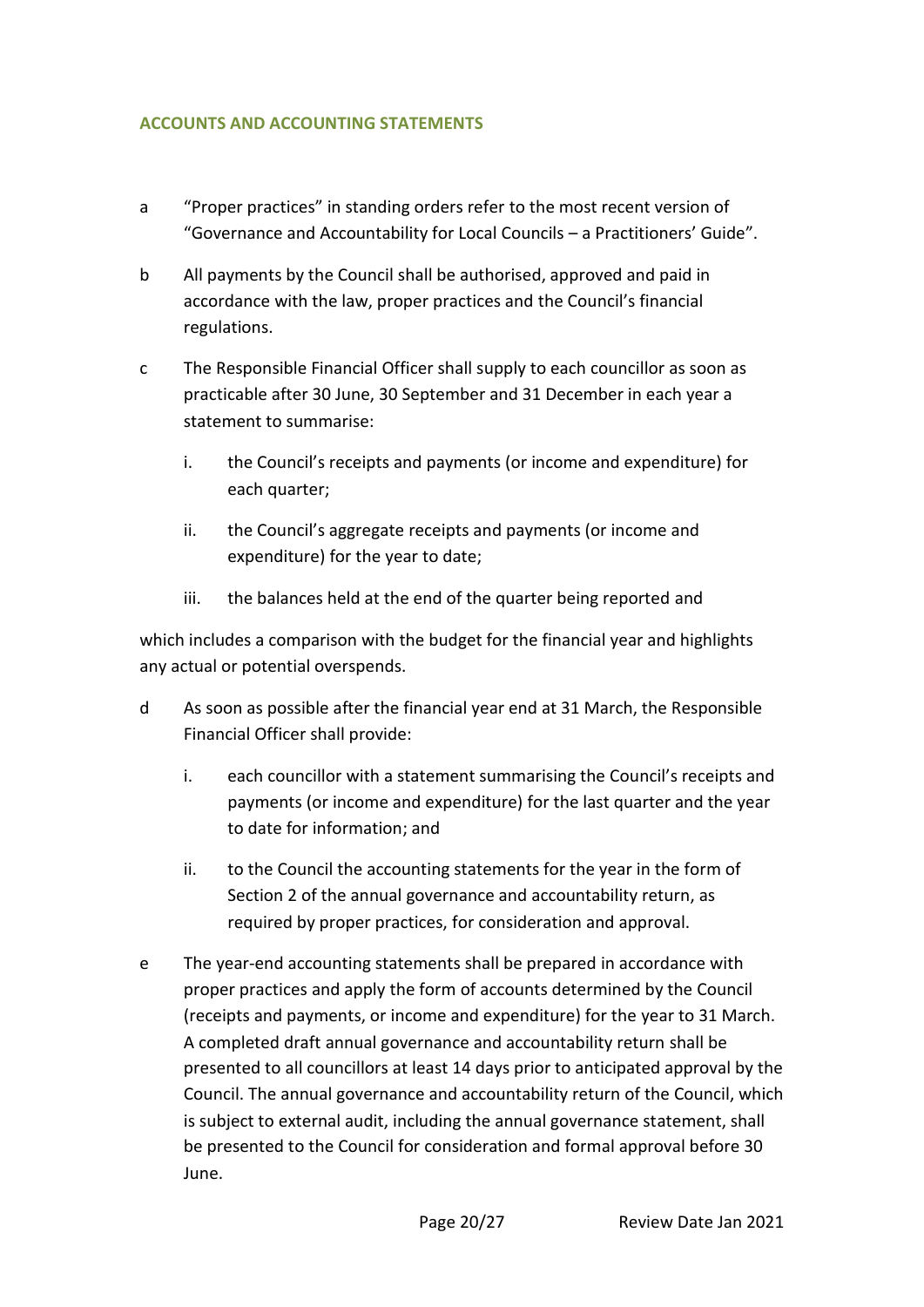## **FINANCIAL CONTROLS AND PROCUREMENT**

- a. The Council shall consider and approve financial regulations drawn up by the Responsible Financial Officer (the Clerk) which shall include detailed arrangements in respect of the following:
	- i. the keeping of accounting records and systems of internal controls;
	- ii. the assessment and management of financial risks faced by the Council;
	- iii. the work of the independent internal auditor in accordance with proper practices and the receipt of regular reports from the internal auditor, which shall be required at least annually;
	- iv. the inspection and copying by councillors and local electors of the Council's accounts and/or orders of payments; and
	- v. whether contracts with an estimated value below **£25,000** due to special circumstances are exempt from a tendering process or procurement exercise.
	- b. Financial regulations shall be reviewed regularly and at least annually for fitness of purpose.
	- c. **A public contract regulated by the Public Contracts Regulations 2015 with an estimated value in excess of £25,000 but less than the relevant thresholds in standing order 18(f) is subject to Regulations 109-114 of the Public Contracts Regulations 2015 which include a requirement on the Council to advertise the contract opportunity on the Contracts Finder website regardless of what other means it uses to advertise the opportunity unless it proposes to use an existing list of approved suppliers (framework agreement).**
	- d. Subject to additional requirements in the financial regulations of the Council, the tender process for contracts for the supply of goods, materials, services or the execution of works shall include, as a minimum, the following steps:
		- i. a specification for the goods, materials, services or the execution of works shall be drawn up;
		- ii. an invitation to tender shall be drawn up to confirm (i) the Council's specification (ii) the time, date and address for the submission of tenders (iii) the date of the Council's written response to the tender and (iv) the prohibition on prospective contractors contacting councillors or staff to encourage or support their tender outside the prescribed process;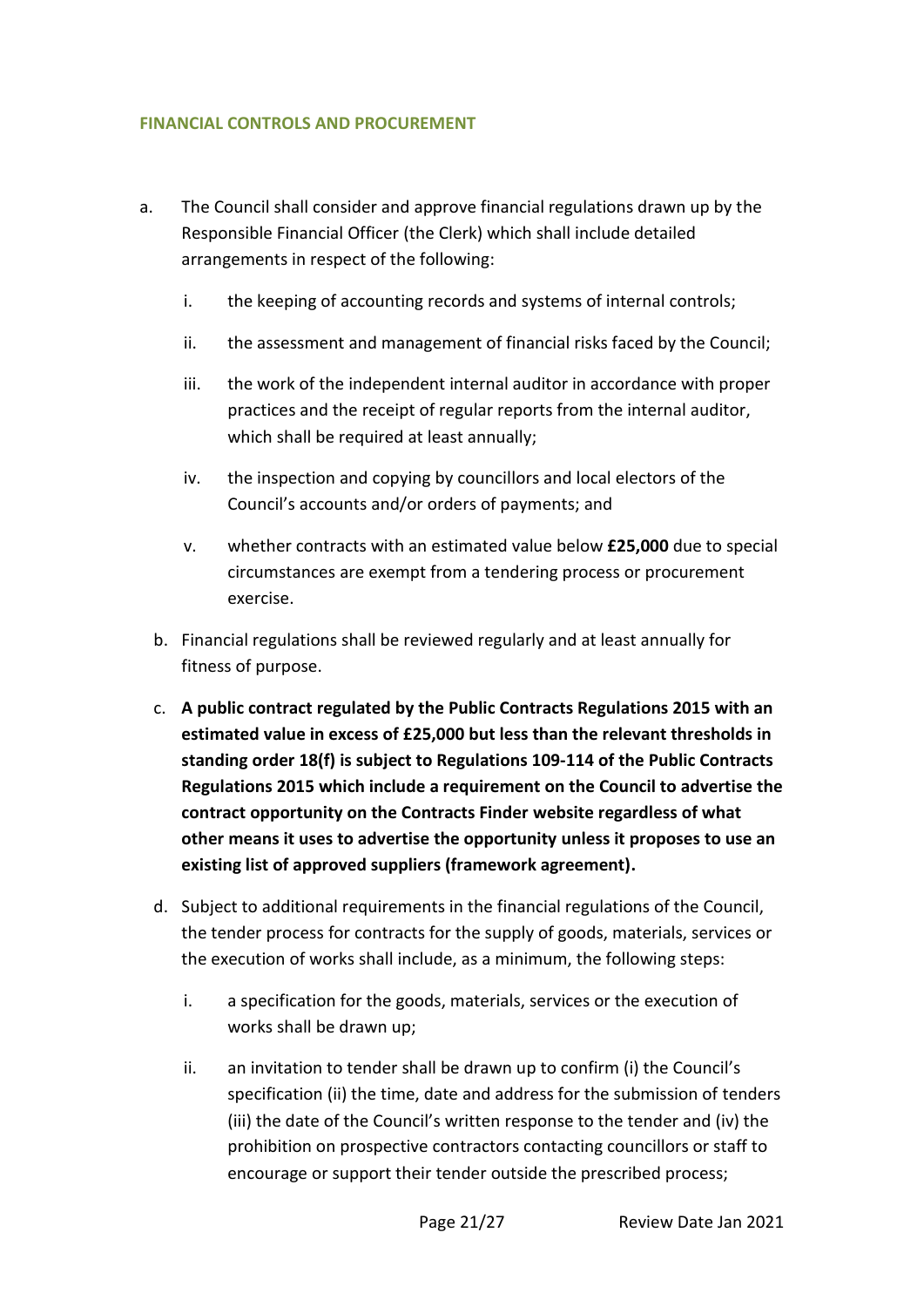- iii. the invitation to tender shall be advertised in a local newspaper and in any other manner that is appropriate;
- iv. tenders are to be submitted in writing in a sealed marked envelope addressed to the Proper Officer;
- v. tenders shall be opened by the Proper Officer in the presence of at least one councillor after the deadline for submission of tenders has passed;
- vi. tenders are to be reported to and considered by the appropriate meeting of the Council or a committee or sub-committee with delegated responsibility.
- e. Neither the Council, nor a committee or a sub-committee with delegated responsibility for considering tenders, is bound to accept the lowest value tender.
- f. **A public contract regulated by the Public Contracts Regulations 2015 with an estimated value in excess of £181,302 for a public service or supply contract or in excess of £4,551,413 for a public works contract (or other thresholds determined by the European Commission every two years and published in the Official Journal of the European Union (OJEU)) shall comply with the relevant procurement procedures and other requirements in the Public Contracts Regulations 2015 which include advertising the contract opportunity on the Contracts Finder website and in OJEU.**
- g. **A public contract in connection with the supply of gas, heat, electricity, drinking water, transport services, or postal services to the public; or the provision of a port or airport; or the exploration for or extraction of gas, oil or solid fuel with an estimated value in excess of £363,424 for a supply, services or design contract; or in excess of £4,551,413 for a works contract; or £820,370 for a social and other specific services contract (or other thresholds determined by the European Commission every two years and published in OJEU) shall comply with the relevant procurement procedures and other requirements in the Utilities Contracts Regulations 2016.**

### **HANDLING STAFF MATTERS**

a A matter personal to a member of staff that is being considered by a meeting of the (Staffing) committee is subject to standing order 11.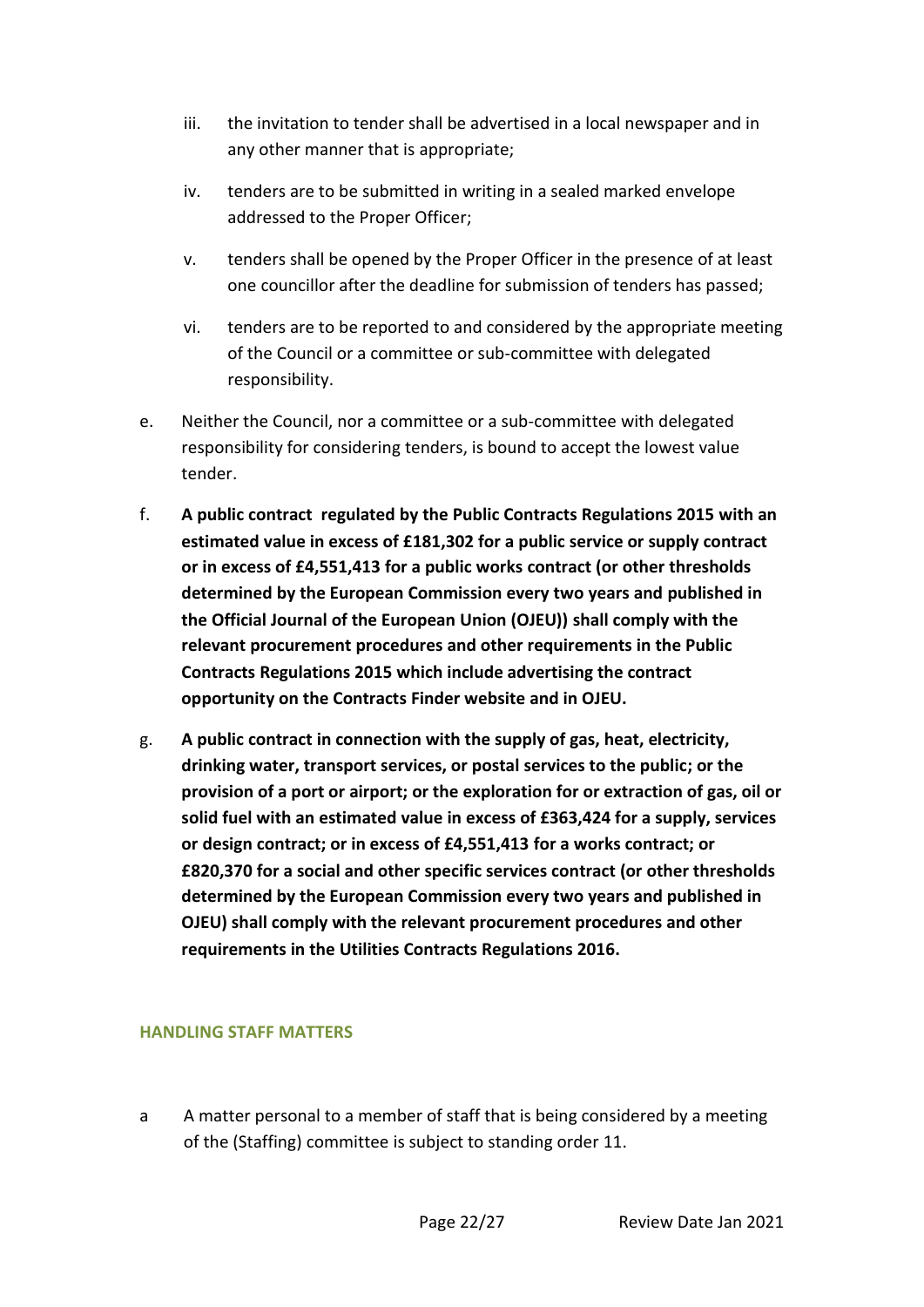- b Subject to the Council's policy regarding absences from work, the Council's most senior member of staff shall notify the chairman of the staffing committee or, if he is not available, the vice-chairman (if there is one) of [the staffing committee] of absence occasioned by illness or other reason and that person shall report such absence to the staffing committee.
- c The chairman of the staffing committee or in his absence, the vice-chairman shall, upon a resolution conduct a review of the performance and annual appraisal of the work of the member of staff. The reviews and appraisal shall be reported in writing and are subject to approval by resolution by the staffing committee].
- d Subject to the Council's policy regarding the handling of grievance matters, the Council's most senior member of staff (or other members of staff) shall contact the chairman of the staffing committee or in his absence, the vice-chairman of the staffing committee in respect of an informal or formal grievance matter, and this matter shall be reported back and progressed by resolution of the staffing committee.
- e Subject to the Council's policy regarding the handling of grievance matters, if an informal or formal grievance matter raised by the member of staff relates to the chairman or vice-chairman of the staffing committee, this shall be communicated to another member of the staffing committee], which shall be reported back and progressed by resolution of the staffing committee].
- f Any persons responsible for all or part of the management of staff shall treat as confidential the written records of all meetings relating to their performance, capabilities, grievance or disciplinary matters.
- g In accordance with standing order  $11(a)$ , persons with line management responsibilities shall have access to staff records referred to in standing order 19(f).

## **RESPONSIBILITIES TO PROVIDE INFORMATION**

*See also standing order 21*.

a **In accordance with freedom of information legislation, the Council shall publish information in accordance with its publication scheme and respond to requests for information held by the Council.**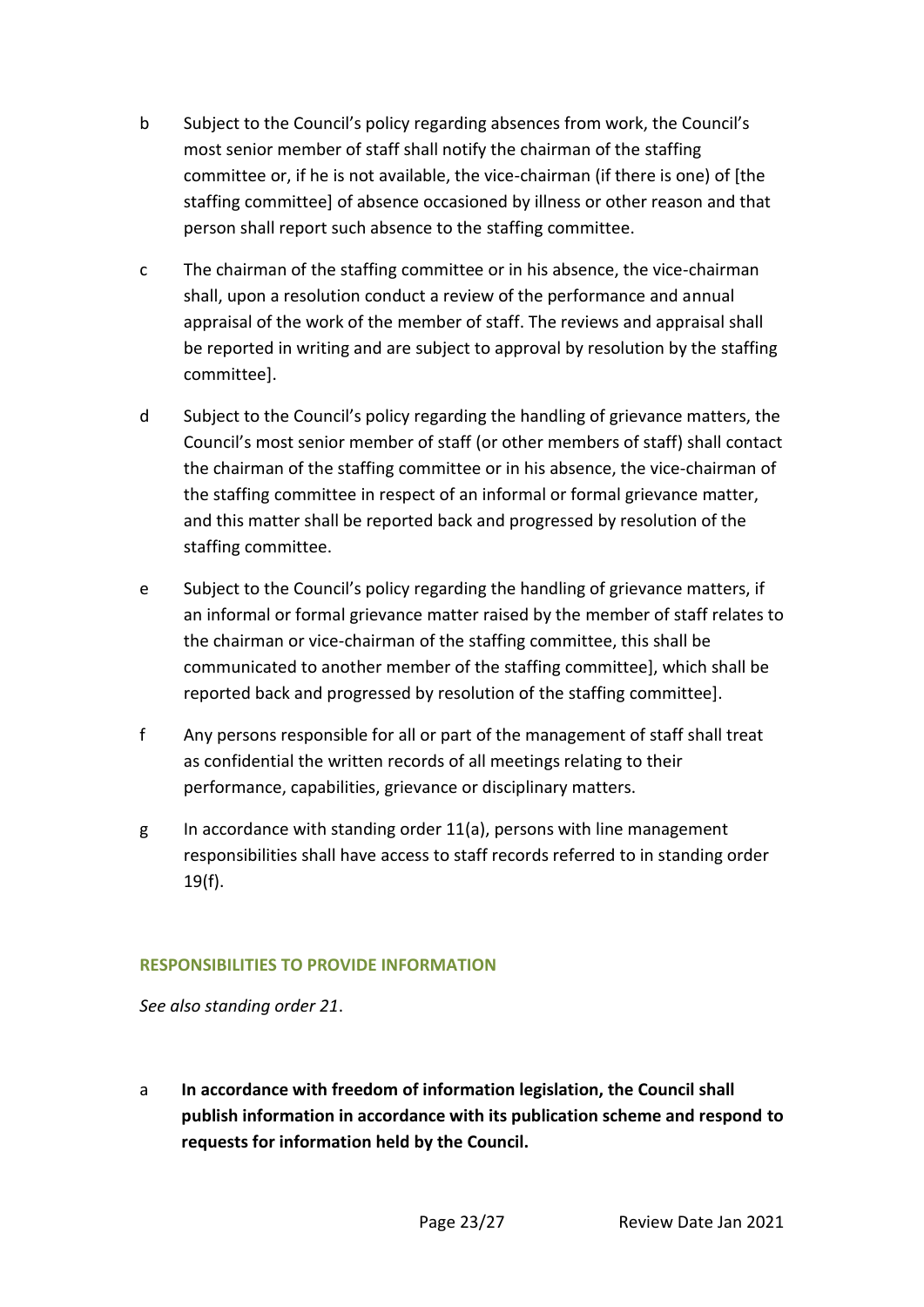b. [*If gross annual income or expenditure (whichever is higher) does not exceed £25,000*] **The Council shall publish information in accordance with the requirements of the Smaller Authorities (Transparency Requirements) (England) Regulations 2015**.

OR

*If gross annual income or expenditure (whichever is the higher) exceeds £200,000*] **The Council, shall publish information in accordance with the requirements of the Local Government (Transparency Requirements) (England) Regulations 2015**.

## **RESPONSIBILITIES UNDER DATA PROTECTION LEGISLATION**

(Below is not an exclusive list).

*See also standing order 11*.

- a The Council may appoint a Data Protection Officer.
- b **The Council shall have policies and procedures in place to respond to an individual exercising statutory rights concerning his personal data**.
- c **The Council shall have a written policy in place for responding to and managing a personal data breach.**
- d **The Council shall keep a record of all personal data breaches comprising the facts relating to the personal data breach, its effects and the remedial action taken.**
- e **The Council shall ensure that information communicated in its privacy notice(s) is in an easily accessible and available form and kept up to date.**
- f **The Council shall maintain a written record of its processing activities**.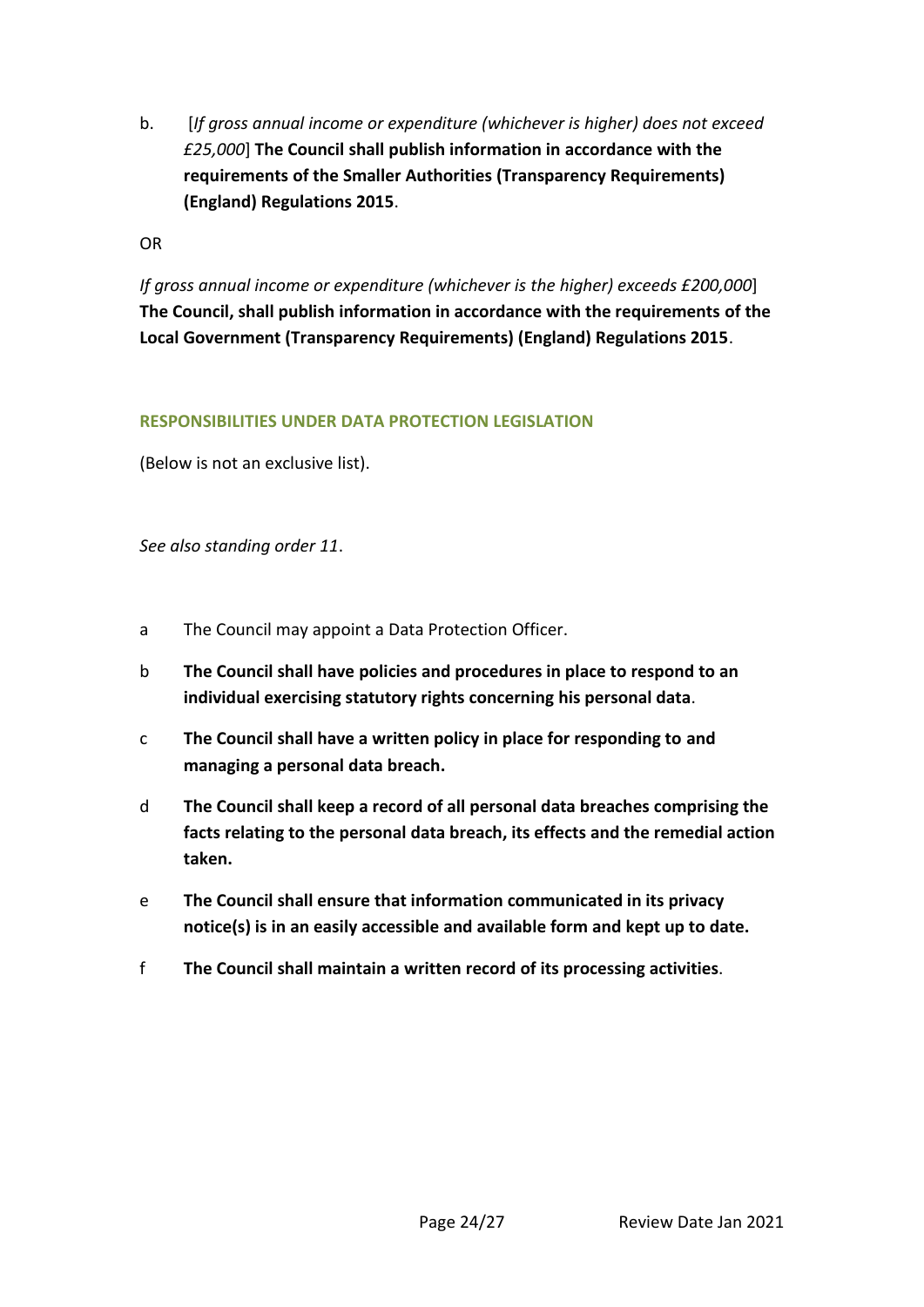### **RELATIONS WITH THE PRESS/MEDIA**

a Requests from the press or other media for an oral or written comment or statement from the Council, its councillors or staff shall be handled in accordance with the Council's policy in respect of dealing with the press and/or other media.

### **EXECUTION AND SEALING OF LEGAL DEEDS**

See also standing orders 15(b)(xii) and (xvii).

- a A legal deed shall not be executed on behalf of the Council unless authorised by a resolution.
- b **Subject to standing order 23(a), any two councillors may sign, on behalf of the Council, any deed required by law and the Proper Officer shall witness their signatures.**

#### **COMMUNICATING WITH DISTRICT AND COUNTY OR UNITARY COUNCILLORS**

a An invitation to attend a meeting of the Council shall be sent, together with the agenda, to the ward councillor(s) of the Borough and County Council.

### **RESTRICTIONS ON COUNCILLOR ACTIVITIES**

- a Unless duly authorised no councillor shall:
	- i. inspect any land and/or premises which the Council has a right or duty to inspect; or
	- ii. issue orders, instructions or directions.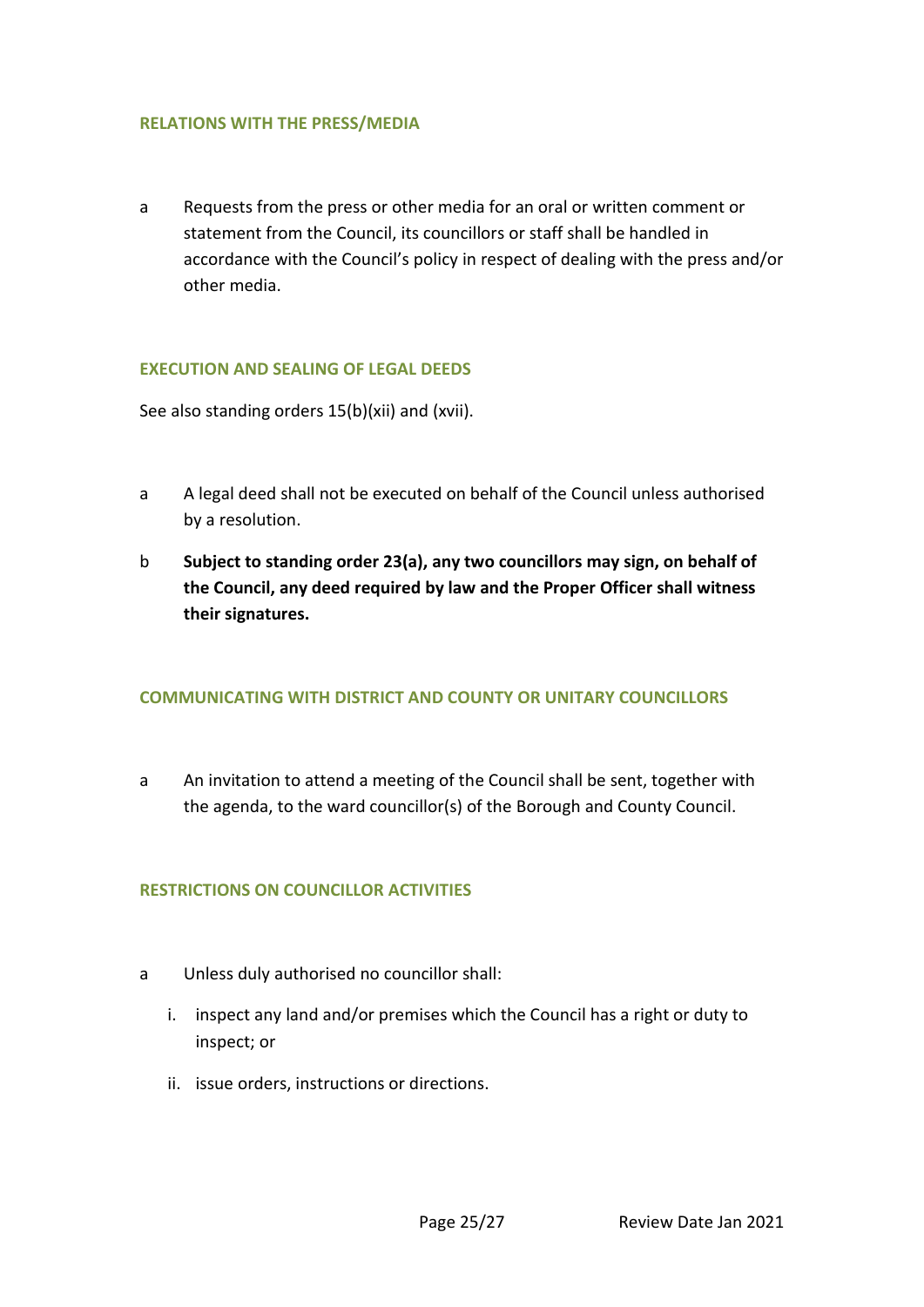## **STANDING ORDERS GENERALLY**

- a All or part of a standing order, except one that incorporates mandatory statutory or legal requirements, may be suspended by resolution in relation to the consideration of an item on the agenda for a meeting.
- b A motion to add to or vary or revoke one or more of the Council's standing orders, except one that incorporates mandatory statutory or legal requirements, shall be proposed by a special motion, the written notice by at least ( ) councillors to be given to the Proper Officer in accordance with standing order 9.
- c The Proper Officer shall provide a copy of the Council's standing orders to a councillor upon delivery to him of the member's declaration of acceptance of office together with a written undertaking to comply with the Code of Conduct adopted by the Council. In addition, a copy shall be provided following any amendment or revision.
- d The decision of the chairman of a meeting as to the application of standing orders at the meeting shall be final.

## **GENERAL POWER OF COMPETENCE**

- a The General Power of Competence (GPC) permits principal councils and eligible local councils to do anything that individuals generally may do. The Council will adopt this power when it becomes eligible
- b Before exercising the General Power of Competence, the full Council must have passed a resolution at an ordinary meeting that meet the relevant eligibility criteria; a Clerk who hold a recognised qualification and a number of councillors elected at the last ordinary election or subsequent by-elections is equal to or exceeds two thirds of the total number of councillors. If adopted the GPC becomes the power of first resort.
- c Local councils are also required by regulation to pass a resolution at each subsequent relevant annual meeting that it meets the conditions of eligibility. A "relevant annual meeting" is one following an ordinary election. To authorise the signing of orders for payment if necessary.